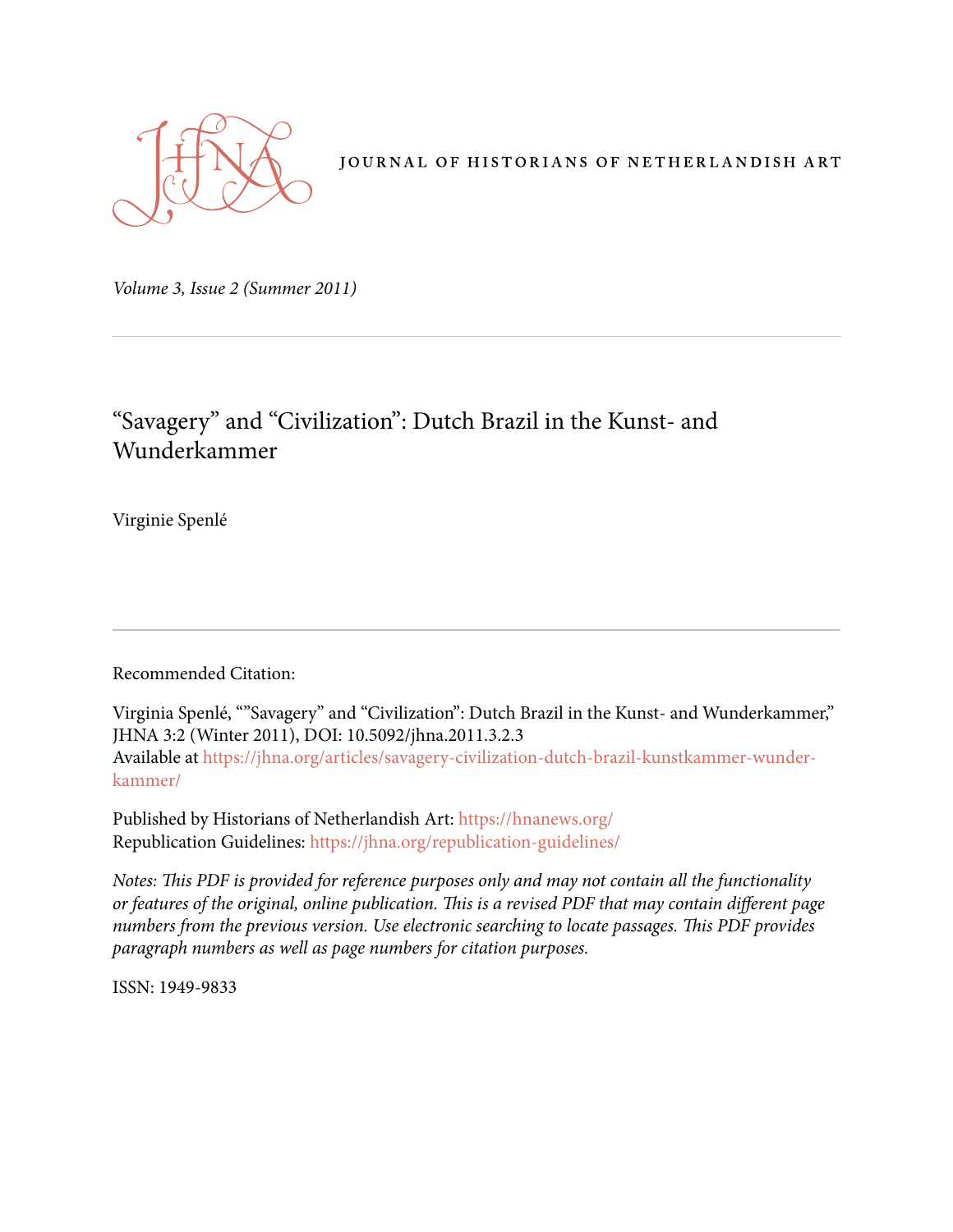

#### JOURNAL OF HISTORIANS OF NETHERLANDISH ART

# **"SAVAGERY" AND "CIVILIZATION": DUTCH BRAZIL IN THE KUNST- AND WUNDERKAMMER**

### *Virginie Spenlé*

A hitherto unknown coconut cup from Dutch Brazil with carved representations sheds new light on the furthering of knowledge through pictorial representation that Count Johan Maurits of Nassau-Siegen promoted in the mid-seventeenth century to add luster to his official image. Featuring representations of cannibals and "civilized" aboriginals, the cup suggests that "savage" Brazil was "civilized" under the peaceful leadership of the Protestant count. The same political message recurs on several other Brazilian artifacts once owned by Johan Maurits, who deliberately deployed his exotic Kunstkammer objects as diplomatic gifts to enhance his reputation as governor-general of Brazil. But when objects are integrated into a different collection context, they undergo a connotational paradigm shift. This process is easy to see in the provenance of the carved coconut cup. By the time Alexander von Humboldt owned the cup (ca. 1800), its political message had long since been obscured. Rather than an object attesting to political power, the carved coconut cup, like other "Brasiliana" from Johan Maurits's collection, had come to be regarded as an objective illustration of Brazilian natural history. DOI 10:5092/jhna.2011.3.2.3

**1**

Equinting with the Renaissance, Kunst- and Wunderkammers confronted visitors with objects that were not only curious, rare, and precious but also informative about their owner how they viewed themselves and what their aspi jects that were not only curious, rare, and precious but also informative about their owners: how they viewed themselves and what their aspirations were. This was especially true of collections owned by reigning princes, in which the exhibits were intended to attest both to the powers of divine creation and humans' artistic potential and to the role played by the prince in shaping the society he ruled. Whereas portraits on the wall illustrated the integration of the ruling dynasty into the spheres of politics and scholarship, scientific instruments and other precious artifacts positioned the prince closer to divine wisdom. Concomitantly, they demonstrated that the ruler was in a position to define his territory by opening it up through science, to keep it under control, and to promote it.<sup>1</sup> For example, turned art objects were charged with symbolism in the Kunst- and Wunderkammer context: they indicated the reigning prince's ability to shape society, like raw material on a lathe, into a well-proportioned configuration.<sup>2</sup> Exotic products, by contrast, usually alluded to a prince's colonial achievements or ambition, referring vaguely to unsophisticated, remote lands as opposed to "civilized" Europe. Only rarely did such exotica depict the actual activities of colonizers in a non-European sphere.<sup>3</sup>

All the more remarkable, therefore, is a hitherto unknown coconut cup with reliefs (figs. 1, 2, 6, and 9) illustrating the concepts of "savagery" and "civilization" in Dutch Brazil in the mid-seven-**2**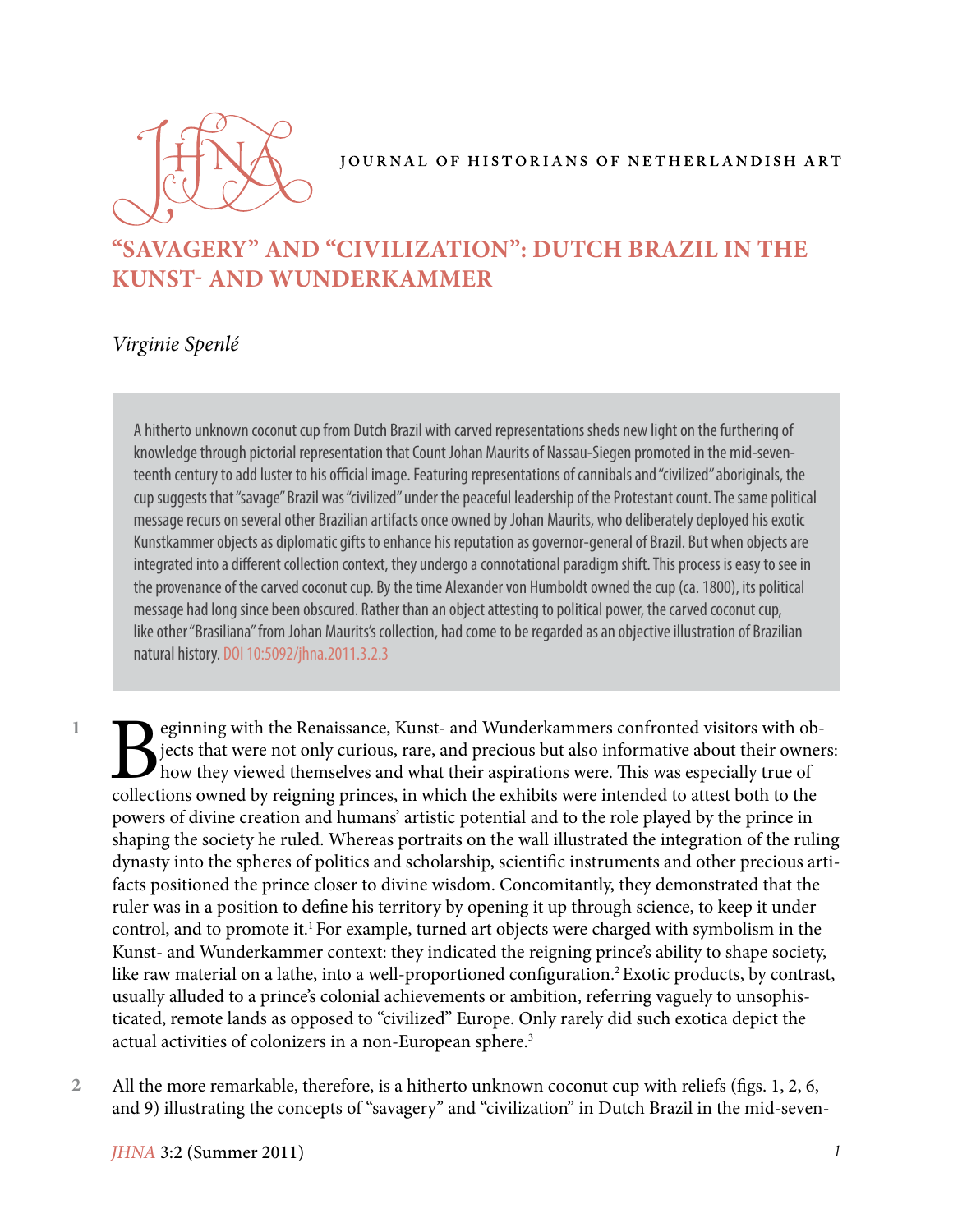teenth century. Although typical of Kunstkammer objects in many ways, the cup is exceptional, if not unique, because of its political iconography. As early as the Middle Ages, coconuts were prized as valuable natural commodities possessing therapeutic and apotropaic powers; hence they were usually worked into drinking vessels with costly mounts.<sup>4</sup> Carvings on the bowls of such vessels occasionally evoked biblical stories such as "The Drunkenness of Noah" and "Lot and His Daughters," warning drinkers of the consequences of excessive consumption of wine.<sup>5</sup> On the other hand, there are representations, albeit rare ones, reflecting the exotic qualities of the material itself. As far as I know, only six carved coconut cups survive with depictions of indigenous peoples of South America and allusions to the activities of Dutch colonists in the Americas: the most famous of the six came from the Kunstkammer established by the Electors of Saxony and is now in the Grünes Gewölbe (Green Vault) in Dresden (inv. no. IV 325). Then, in addition to the cup under discussion here, there is a cup once owned by Ferdinand Albrecht I of Brunswick-Wolfenbüttel, which is now in the Herzog Anton Ulrich-Museum in Braunschweig (inv. no. Hol 99). The others are in the Bayerisches Nationalmuseum in Munich (inv. no. R 5338), the Historisk Museum (inv. no. B 513) in Bergen, Norway, and a private collection.<sup>6</sup>

The present work of art adds a crucial study object to this small group of coconut cups with Brazilian representations. Moreover, the provenance of this vessel provides insights into later responses to mid-seventeenth-century representations of Brazil. The cup was owned by Alexander von Humboldt, the Berlin naturalist and explorer who made such a vital contribution to the scientific exploration of South America in the early nineteenth century. In the following essay, the iconography of Humboldt's covered cup will be examined with respect to the cup's function in Johan Maurits's Kunst- and Wunderkammer so that its history can be used to reconstruct the changing interplay of power, art, and science in the context of the early modern world and modern ideas about collecting. **3**

### **"Savagery" and "Civilization" in Dutch Brazil: The Iconography of the Humboldt Cup**

The Humboldt coconut cup (fig. 1) consists of a carved nut mounted on a tall foot and held in place by three silver braces. Although the silver mount is fairly simple in appearance and bears no marks, the bowl of the cup is elaborately decorated with three relief fields. **4**



Fig. 1: The *Humboldt Cup*, Dutch, 1648–53, carved coconut, chased silver mount, no marks, height: 29 cm. Private collection (Photo: Munich, Kunstkammer, Georg Laue) Fig. 2: *Humboldt Cup* (detail)



*JHNA* 3:2 (Summer 2011) *2*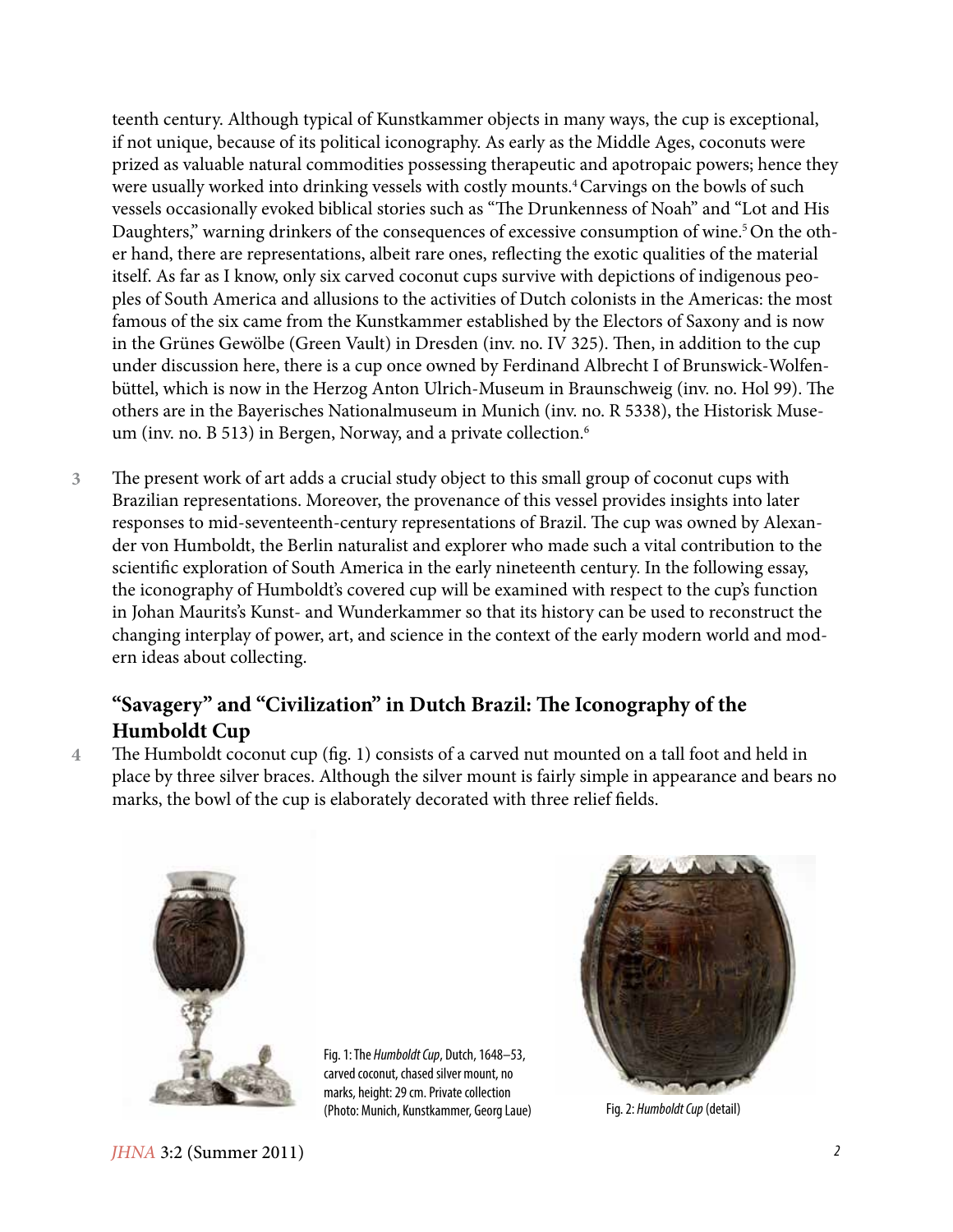- The first scene (fig. 2) features "savage" indigenous peoples: a woman with a basket bound to her forehead and a naked warrior. The warrior carries a club in his hand and two spears over his shoulder. He is unmistakably characterized as an Indian by his feather headdress, which was worn by the Tupinambá and other peoples of the Amazon Basin and from the sixteenth century on was regarded as an identifying attribute of American Indians in general.7 The Tupinambá lived on the coast of Brazil and were notorious in Europe for their practice of cannibalism. The Frankfurt publisher Theodor de Bry contributed decisively to the reputation of these indigenous peoples as cannibals. The third volume of his widely circulated *Grands Voyages* (1592) contains eyewitness accounts furnished by Hans Staden and Jean de Léry of French attempts at establishing a colony in Brazil (1548–58).<sup>8</sup> From then on the Brazilian Indians were regarded as prime examples of the "savage native." Confirming the prejudices of post-Renaissance Europeans, the woman accompanying the warrior on the Humboldt cup is characterized as a cannibal: in her left hand she holds a severed hand and a human foot protrudes out of the basket bound to her forehead (fig. 2). **5**
- Indeed, the female cannibal with a severed foot in her basket became a popular motif in the latter half of the seventeenth century. The motif was introduced by the Dutch painter Albert Eckhout, who stayed in what is now Brazilian territory from 1637 to 1644 to document, along with other artists and scholars, the achievements of Johan Maurits of Nassau-Siegen in Dutch Brazil. Eckhout based his figures on members of the Tapuya (actually Tarairiu) tribe,<sup>9</sup> who inhabited the coastal hinterland of eastern Brazil. Upon returning to Europe, Eckhout painted from oil sketches (now lost) the large-format pictures, with life-size figures, presented by Johan Maurits in 1654 to King Frederick III of Denmark to decorate the Copenhagen Kunstkammer (fig. 3).<sup>10</sup> The paintings might seem to view the indigenous peoples of Brazil objectively. However, the painter exploited stereotypes that had become commonplace in European painting. Since the sixteenth century, the severed limbs of victims had figured as principal attributes of the indigenous peoples of the Americas.<sup>11</sup> The woman carrying a severed foot undoubtedly represents a nod to the previously mentioned series of engravings published by De Bry, who had stigmatized the Tupinambá, the tribe whose territory adjoined that of the Tapuya, as cannibals. It was, in fact, the unlikely combination of studied allegory and empirical observation that made Eckhout's paintings so successful. **6**



Fig. 3: Albert Eckhout, *Tapuya Woman*, 1646–53, oil on canvas, 272 x 161 cm. Nationalmuseet, Etnografisk Samling, Copenhagen, inv. no. N38A1 (Photo: Copenhagen, Nationalmuseet, Etnografisk Samling)



Fig. 4: *Inhabitants of Brazil* after Albert Eckhout, 1648, woodcut. From Willem Piso and Georg Markgraf, Historia rerum naturalium Brasiliae (Leiden, 1648), p. 280

Eckhout's representations of ethnographic types were especially interesting to the artists and naturalists who had accompanied Johan Maurits to Brazil. The young Dresden painter Zacharias Wa-**7**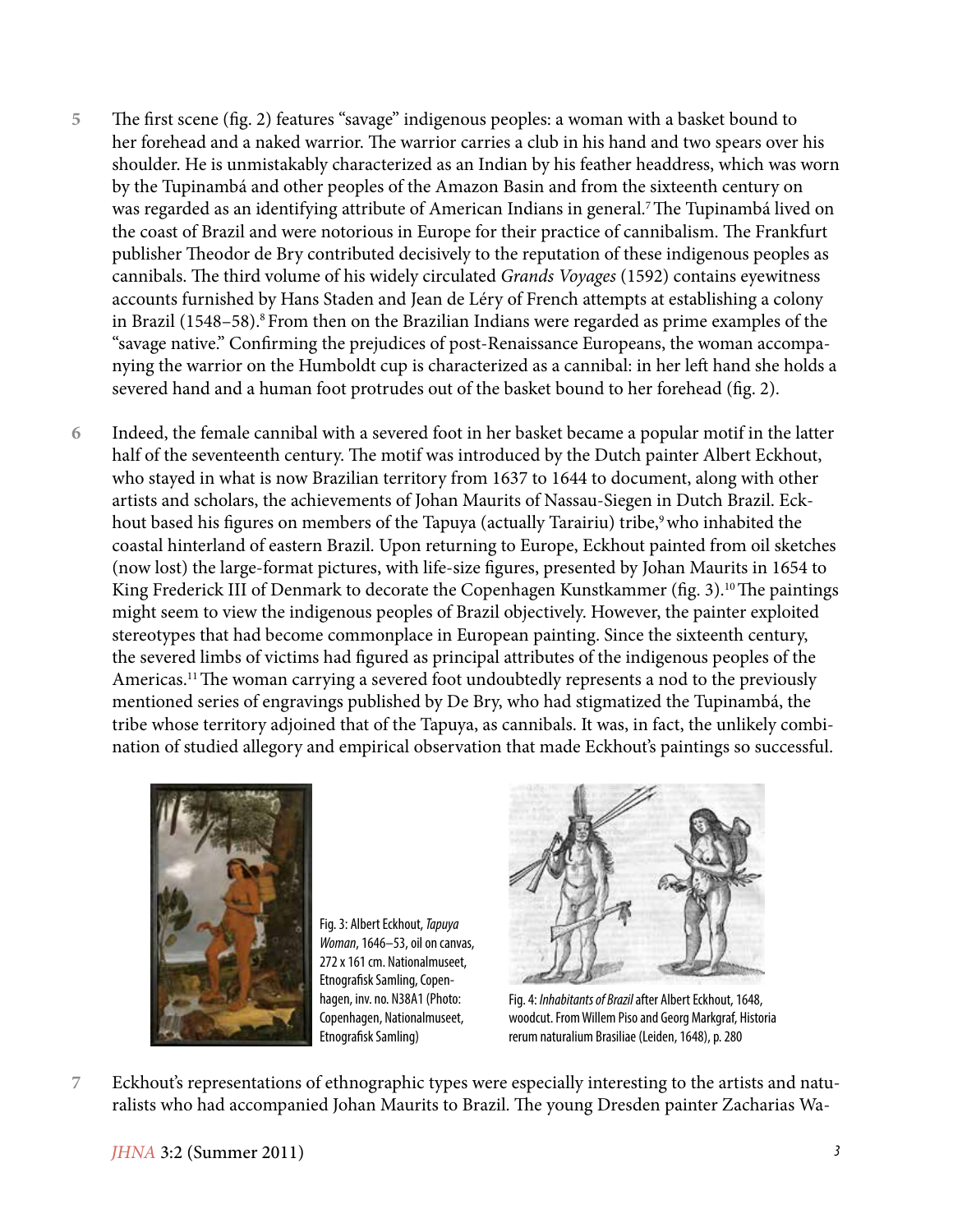gener copied Eckhout's oil sketches in his *Thierbuch*, in which he wrote an account of his travels.12 Of paramount importance for viewer response to Eckhout's pictures, however, were the woodcuts included in *Historia rerum naturalium Brasiliae* by the German naturalist Georg Markgraf, another member of Johan Maurits's entourage in Brazil. The woman carrying a severed foot and her companion recur as an illustration to Johannes de Laet's epilogue for the *Historia* (fig. 4)13 in a woodcut also copied from Eckhout's oil sketches. In the years that followed, this woodcut served several naturalists and artists in turn as the prototype for illustrations accompanying accounts of their own travels. Among these was the traveler Caspar Schmalkalden, who had encountered Georg Markgraf in Brazil and would later plagiarize the naturalist's studies of Brazilian natural history. In 1652, after he had returned from a decade of travels through Asia, Africa, and South America in the service of the Dutch East and West India Companies, Schmalkalden was hired as chancellery clerk at the Gotha court because of his experiences and knowledge. There he acquired precious exotica for the Kunstkammer owned by Prince Ernst and wrote a compendious account of his travels. In his treatment of the indigenous peoples of Brazil, he not only took over De Laet's text verbatim but also copied the illustrations from Markgraf 's *Historia*. 14

Jan van Kessel the Elder's 1666 painting *America* (fig. 5) indicates the popularity of Eckhout's cannibal woman with artists. Whereas van Kessel depicted in the foreground various peoples, artifacts, and animals as representative of the New World, in the background he chose to include the savage woman (complete with severed limb protruding from her basket) and her warrior companion as statues standing under arcades. No wonder, then, that the same cannibal woman recurs, only slightly altered, on one of the six coconut cups mentioned above.15 While Albert Eckhout's painting was the ultimate source for that formulaic representation, the woodcut published in 1648 in the Markgraf work on Brazil was the prototype for all the above-mentioned writings, paintings, and the cup presented here. Eckhout had depicted the woman with short hair; on the Humboldt cup and in the other representations, including van Kessel's, she has long hair – just as she has in the woodcut. **8**



Fig. 5: Jan van Kessel, America (central panel), 1666, oil on copper, 48.5 x 67.5 cm. Bayerische Staatsgemäldesammlungen, Alte Pinakothek, Munich, inv. no. 1913 (artwork in the public domain). Fig. 6: *Humboldt Cup* (detail)



The second scene carved on the Humboldt cup (fig. 6) was also inspired by Eckhout's paintings, although it does not quote them directly. An Indian with a bow and arrows is accompanied by a woman carrying a basket full of fruit and flowers on her head. The two figures on the cup are **9**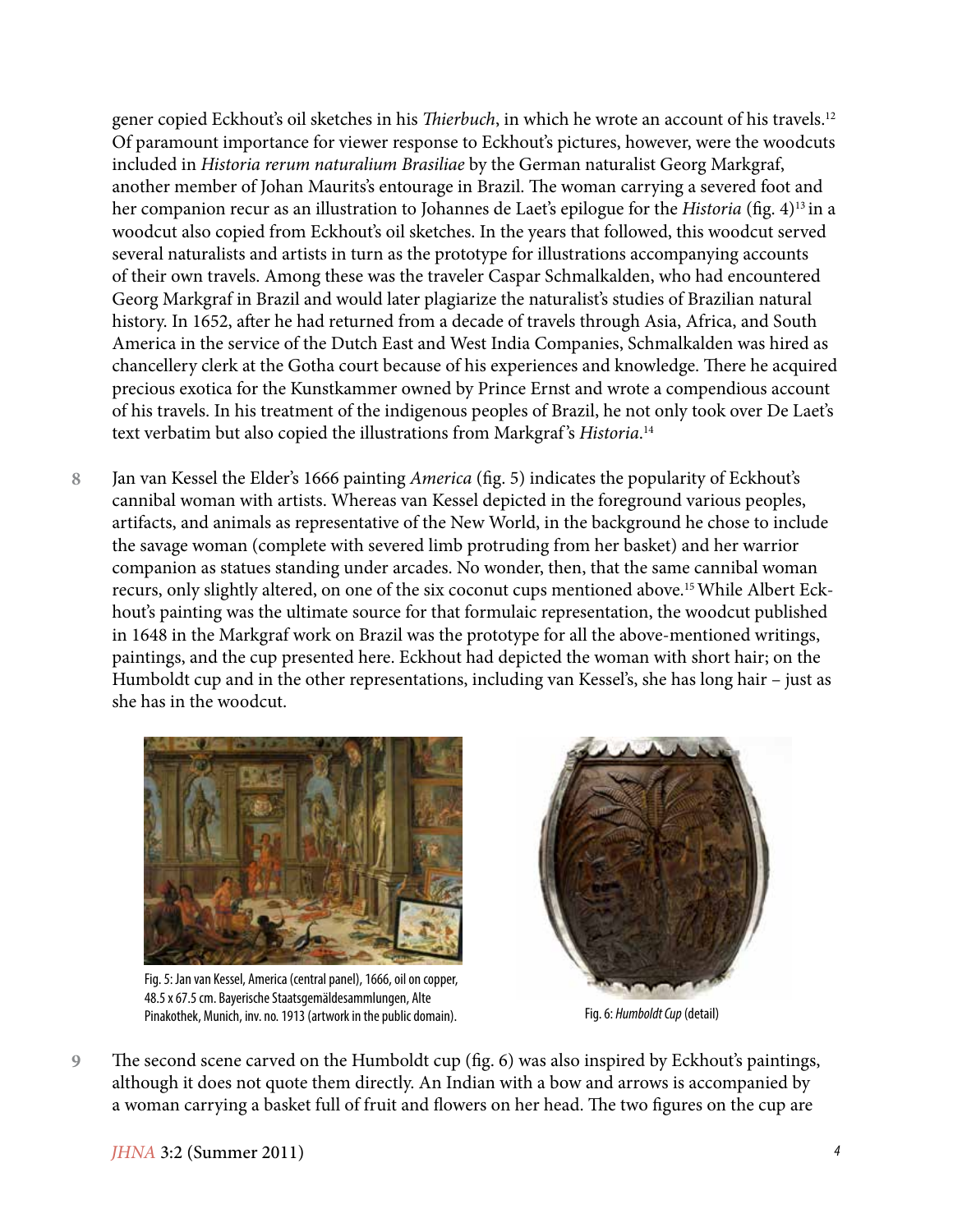dressed – a clear indication that they are no longer regarded as cannibals but rather as "civilized" natives working on a plantation. In his painting cycle, Eckhout had depicted various inhabitants of Brazil to illustrate European influence on the indigenous peoples of South America and the various ethnic groups living in the Dutch colony. He also made a point of using clothing to show each figure's degree of civilization.<sup>16</sup> A Mamelucos woman wearing a long cotton dress (though she is barefoot)<sup>17</sup> was, for instance, among the most "Europeanized" natives. Eckhout's dressing of his Mamelucos is echoed on the coconut cup by the figure of the woman, who is also depicted on the cup in the Dresden Green Vault (fig. 7).<sup>18</sup> Here, too, the representation derives from a woodcut after Eckhout: the man with a bow and arrows is a slightly altered version of the corresponding figure in Markgraf 's natural history (fig. 8).



Fig. 7: *Coconut Cup* (detail), Dutch, ca. 1650, carved coconut, fire-gilt silver mount, height: 34.5 cm. Staatliche Kunstsammlungen Dresden, Grünes Gewölbe, Dresden, inv. no. IV 325 (Photo: Staatliche Kunstsammlungen Dresden, Grünes Gewölbe)



Fig. 8: *Tupinambà Man*, 1648, woodcut. From Willem Piso and Georg Markgraf, Historia rerum naturalium Brasiliae (Leiden, 1648), p. 270

The third relief on the Humboldt cup (fig. 9) depicts a scene by the sea: a sumptuously dressed European lady hands a fish to a native. A paddle and fishing line unmistakably characterize the Indian as a fisherman. He appears in a slightly different pose on the carved coconut in the Historisk Museum in Bergen (fig. 10).<sup>19</sup> An inscription on the cup identifies the figure as a fisherman from the Tapuya tribe. A small round fortified tower is discernible behind the fisherman on the cup in Bergen and the Humboldt cup discussed here. A similar fort is depicted on the fragmentary carved coconut cup in the Bayerisches Nationalmuseum. On this piece, a ship sailing into a harbor is depicted.<sup>20</sup> An inscription identifies the harbor as Recife de Pernambucco, one of the most important Dutch outposts on the Brazilian coast. The small port city was fortified in the 1630s when the Dutch had to fight the Portuguese for supremacy in Brazil. Hence the fortified tower in the sea stands as *pars pro toto* for the place where the two cultures met: it was at Pernambucco that the Dutch first came into contact with the indigenous peoples of Brazil. The Humboldt cup depicts that encounter and the consequences it had for the New World: the lady, recognizable from her dress as a European, can be interpreted as a personification of Europe and the fish she hands the Indian as the symbol of Christ. The scene can, therefore, be read as follows: the savage has been converted to Christianity through the intercession of Europe. He becomes a fisherman who, like the Apostle Peter, contributes to the spread of Christianity among his fellows. No longer a cannibal like the natives in the first relief panel, he has been changed into a "good savage," like **10**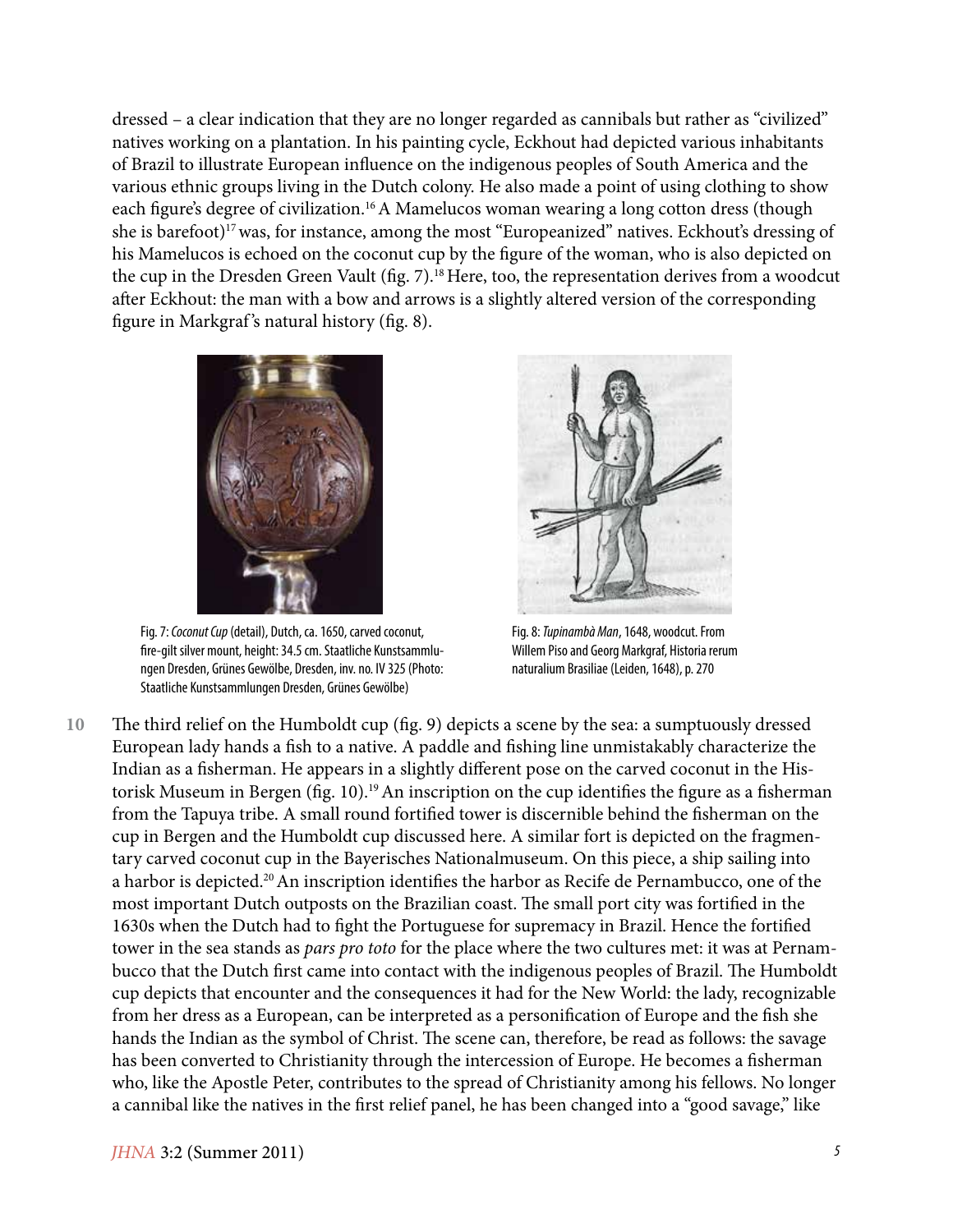the scantily clad plantation workers in the second relief panel, above whom, moreover, a dove hovers! One might wonder, however, which Christian doctrine is meant here. The sun rising full of promise over the land of these pagans first touches the little fort in the sea, possibly an allusion to the Lutheran hymn *A Mighty Fortress Is Our God*. More generally, the representation might be intended to portray Protestant doctrine as the true faith, a likelihood reinforced by the historical context for the Humboldt cup.





Fig. 9: *Humboldt Cup* (detail) Fig. 10: *Coconut Cup with Tapuya Fisherman*, Dutch, dated 1653, carved coconut, silver mount, height: 13.1 cm. Historisk Museum, Bergen, inv. no. B 513 (Photo: Bergen, Historisk Museum)

By the 1630s and '40s, Brazil had become a battle ground fought over by two colonial powers: the Dutch and the Portuguese. The Dutch West India Company, with the support of Johan Maurits, was attempting to drive the Catholic Portuguese from Brazil and thus increase the Dutch share in the sugar trade. Indigenous peoples were involved in the struggle on both sides: although numerous Tupinambá worked on Dutch plantations, Jesuit influence had made the tribe well-disposed toward the Portuguese and ensured their allegiance as allies. For military purposes, Johan Maurits, governor-general of Dutch Brazil since 1637, relied mainly on the Tapuya tribe, which had been trying to shake off the Portuguese yoke.<sup>21</sup> Nevertheless, despite their alliance with the Dutch, the Tapuya were, like the Tupinambá before them, regarded as savages of evil character and uncouth habits. In his eulogy honoring Johan Maurits, Caspar Barlaeus described the "Tapuyer" as barbarians feared by the other Indian tribes and the Portuguese alike.<sup>22</sup> The reliefs on the Humboldt cup, on the other hand, suggest that the Dutch were capable of transforming aboriginals into harmless Christian plantation hands. This points to the political character of the carvings on the cup: they illustrate the supremacy of the Protestant powers (the Dutch States General in the first instance) in achieving the acculturation of the "savages" and "civilizing" the New World. **11**

#### **Power, Art, and Science: Johan Maurits's "Brasiliana" Collection**

The unique iconography of the reliefs on the bowl of the Humboldt cup indicates they were created by an artist working in the sphere of influence of Johan Maurits. Artists (Albert Eckhout and Frans Post) and scientists (Willem Piso and Georg Markgraf) had accompanied the governor-general to Brazil to investigate the character of the country and its inhabitants and describe the Brazilian flora and fauna, thus underpinning and legitimizing the governor-general's colonial ambitions.<sup>23</sup> The artists in his retinue may have included carvers as well as painters.<sup>24</sup> Building **12**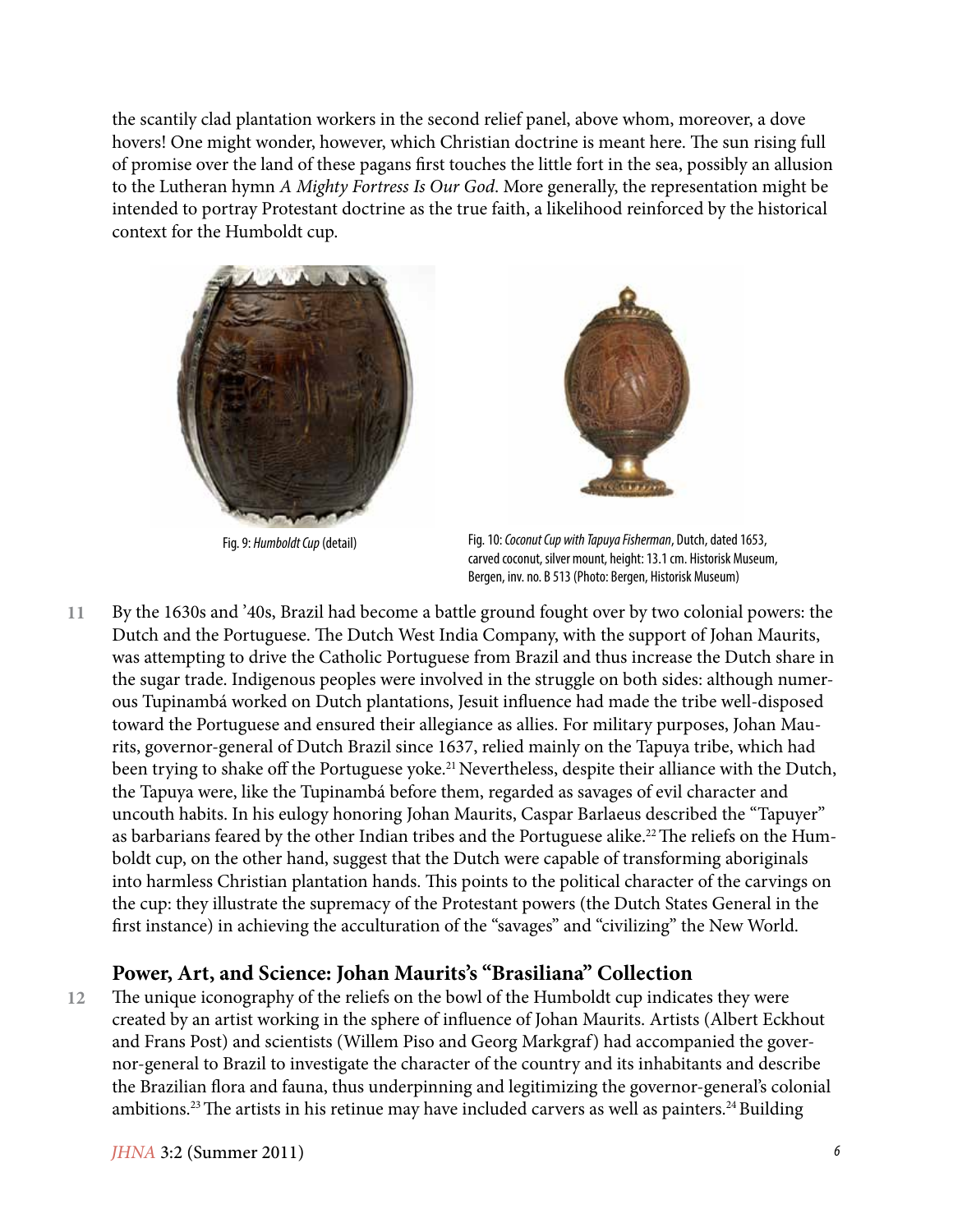on this possibility, Rolf Fritz, an expert in coconut carvings, has concluded that the few known cups with Brazilian scenes were made on site in the Dutch colony. But this seems unlikely, because, as shown above, the reliefs (on the Humboldt cup as well as on the cups in Braunschweig, Dresden, and Bergen) were based on woodcuts that were not published in Holland until 1648, four years after Johan Maurits returned to Europe. The coconut cup from the Historisk Museum in Bergen (fig. 10) bears the date 1653, which definitely indicates its execution in Holland.<sup>25</sup> Eckhout's ethnographic type-portraits were also long believed to have been produced in Brazil,<sup>26</sup> but, again, recent research has demonstrated that they were painted in Holland.<sup>27</sup> Why then were the words *fe[cit] bresil* (made in Brazil) added at the bottom of Eckhout's canvases? Johan Maurits never tired of emphasizing that all the exotic artifacts in his collection had been made in Brazil,<sup>28</sup> apparently wishing to emphasize the scientific nature of his collection. The native origin of the objects verified the authenticity of what had been seen and depicted.29 Johan Maurits wanted his collection of artifacts to be viewed as an authentic microcosm of the overseas territory that had been explored, charted, and classified – in a word, governed – by Europeans, in this case by Johan Maurits himself.

It should be remembered, however, that Johan Maurits was not a sovereign ruler. As governor-general of Dutch Brazil and an employee of the Dutch West India Company (WIC), he was chiefly obliged to act in an economic and military capacity. He was expected to help drive the Portuguese from the territory in order to secure and increase the WIC's share of the sugar and slave trade. Although he was merely a colonial administrator, Johan Maurits assumed in Brazil the posture of a European ruler. His residence at the courts of his brother-in-law, Moritz of Hesse-Kassel, and his uncle, Stadtholder Frederik Hendrik, prince of Nassau and count of Orange, had thoroughly familiarized Johan Maurits with princely representational strategies.<sup>30</sup> Like his royal relatives, Johan Maurits defined "his" territory on the basis of surveying, cartography, astronomy, and natural history. He also flaunted his authority by building palaces, founding cities, and amassing collections in emulation of the European sovereigns. This territorial claim implied a court not actually present in Brazil. Apart from a modest retinue in Mauritsstad,<sup>31</sup> the only "subjects" Johan Maurits could command were Portuguese colonists, Dutch employees of the WIC, Jewish merchants, slaves, and indigenous peoples. Hence he was forced from the outset to construct his self-display around portable artifacts that were scientific in nature. Because these were regarded in Europe as coveted objects for transmitting and demonstrating knowledge, he felt justified in introducing them into the exchange of diplomatic gifts between courts. While most of these gifts were treatises, such as Markgraf 's *Historia rerum naturalium Brasiliae*, paintings, tapestries, and other art works, such as the Humboldt cup, played a considerable role in Johan Maurits's cultivation of his identity as "ruler of Brazil." They transmitted the idealized image of a multicultural society governed by a liberal Protestant overlord who had "civilized" it by peaceful means. The brutal reality of a tough mercantile plantation society rife with armed conflict and segregation was passed over in silence.<sup>32</sup> **13**

In the light of history, the Dutch attempts at colonizing Brazil between 1630 and 1654 must be evaluated as a failure. Nonetheless, Johan Maurits did succeed in instilling in the collective memory of both Europe and South America the notion of his rule as instrumental in creating a flourishing society in Brazil. This success was not based on any actual military or economic achievements but rather on his deliberate dissemination of knowledge about the areas he had **14**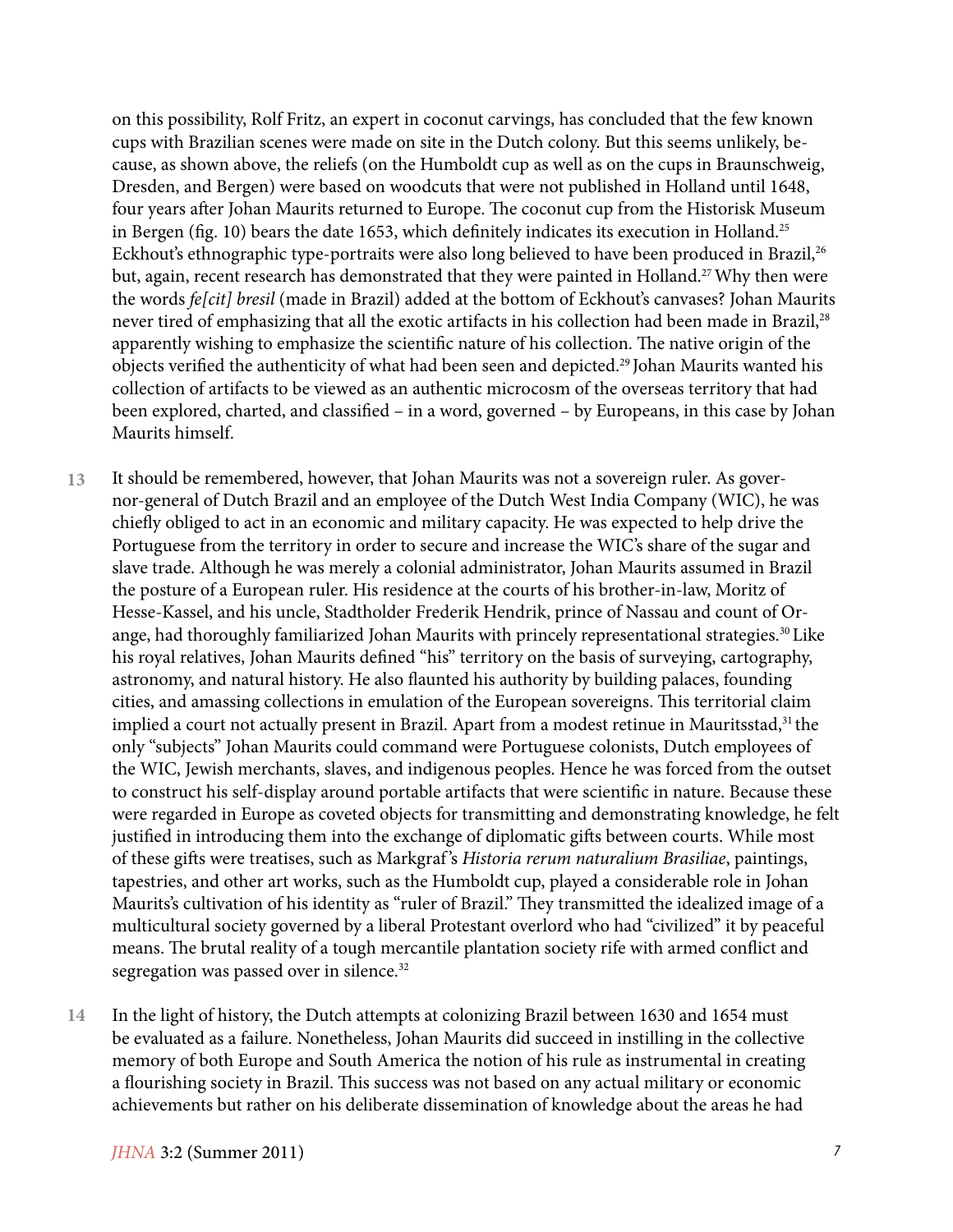colonized. His passion for collecting played a crucial role here: his unique collection of Brazilian artifacts and natural history specimens was a vehicle suitable for burnishing his public image in that it publicly justified as "civilizing" his decidedly unpeaceful intervention in the New World.

- According to Caspar Barlaeus, Johan Maurits had established a "museum" at Boa Vista, his summer residence. Unlike the traditional Kunst- and Wunderkammer, the Boa Vista museum comprised only *naturalia* and *artificialia* related to South America and Africa (that is, to the regions actively colonized by Johan Maurits). In addition, live animals and plants could be admired in the palace menagerie and gardens.<sup>33</sup> On his return from South America, Johan Maurits at first displayed his "Brasiliana" in his residence in The Hague. According to Barlaeus's *Rerum per Octennium in Brasiliae...historia* (1659), Johan Maurits soon afterward donated numerous taxidermy specimens to Leiden University, for the benefit of the anatomical theater there.<sup>34</sup> This is one of the first instances of the clever exploitation of his collection's claim to be scientifically important, a claim that soon became the basis for a self-aggrandizing propaganda strategy. In this regard, he gave choice items to Friedrich Wilhelm I of Brandenburg, Frederick III of Denmark, and Louis XIV of France. Such items, taxidermy specimens of rare fauna, paintings, weapons, and articles of indigenous apparel, were so highly prized that the recipients immediately added them to their collections. Once displayed, they would be discussed by an aristocratic and scholarly public while simultaneously promoting the image of Johan Maurits, "the Brazilian," as a liberal colonial overlord. The extent of his largesse is evidenced by the fact that his bequest to Frederick III in 1654 consisted of twenty-six Eckhout paintings as well as Brazilian *ethnographica*. **15**
- The Eckhout group originally included a (lost) portrait of Johan Maurits characterizing him as a Brazilian ruler,<sup>35</sup> while a gift he made to Friedrich Wilhelm I of Brandenburg in 1652 conveyed the same political message via its inclusion of art works devoted to scientific subjects. This is especially true of the 2,500 Eckhout drawings, watercolors, and oil studies of flora and fauna that would later be bound as the *Theatri rerum naturalium Brasiliae.*<sup>36</sup> **16**
- Scholars have often pointed out that Johan Maurits viewed such gifts mainly as pretexts for exacting favors.<sup>37</sup> Indeed, he expected to receive financial advantages from such diplomatic gifts. In 1652, he received quite a large sum of money from Friedrich Wilhelm, which enabled him to purchase Freudenberg Castle near Cleve. When he dispatched Brazilian artifacts, paintings, and prepared fauna specimens to Louis XIV in 1679, Johan Maurits unabashedly outlined his expectations in a letter to Simon Arnauld, seigneur (later marquis) de Pomponne, the French secretary of state for foreign affairs: he asked for money instead of diamonds in exchange.38 It is equally clear that Johan Maurits secured the favor of important rulers with his diplomatic presents. In 1652, the Holy Roman Emperor raised him to the status of Prince of the Empire, probably with the intercession of the Elector of Brandenburg, Friedrich Wilhelm, to whom Johan Maurits had made gifts that same year. At the same time, he was made a member of the Order of St. John. His receipt of the Order of the Elephant in Denmark had little to do with presents to the Danish king, however, for he had been awarded that decoration several years before.<sup>39</sup> **17**
- The material gains that resulted from currying favor in high places were no doubt welcome, but such gains were not the paramount reason for Johan Maurits's policy of giving diplomatic gifts. Participating in the exchange of gifts between courts was significant in itself for it allowed Johan **18**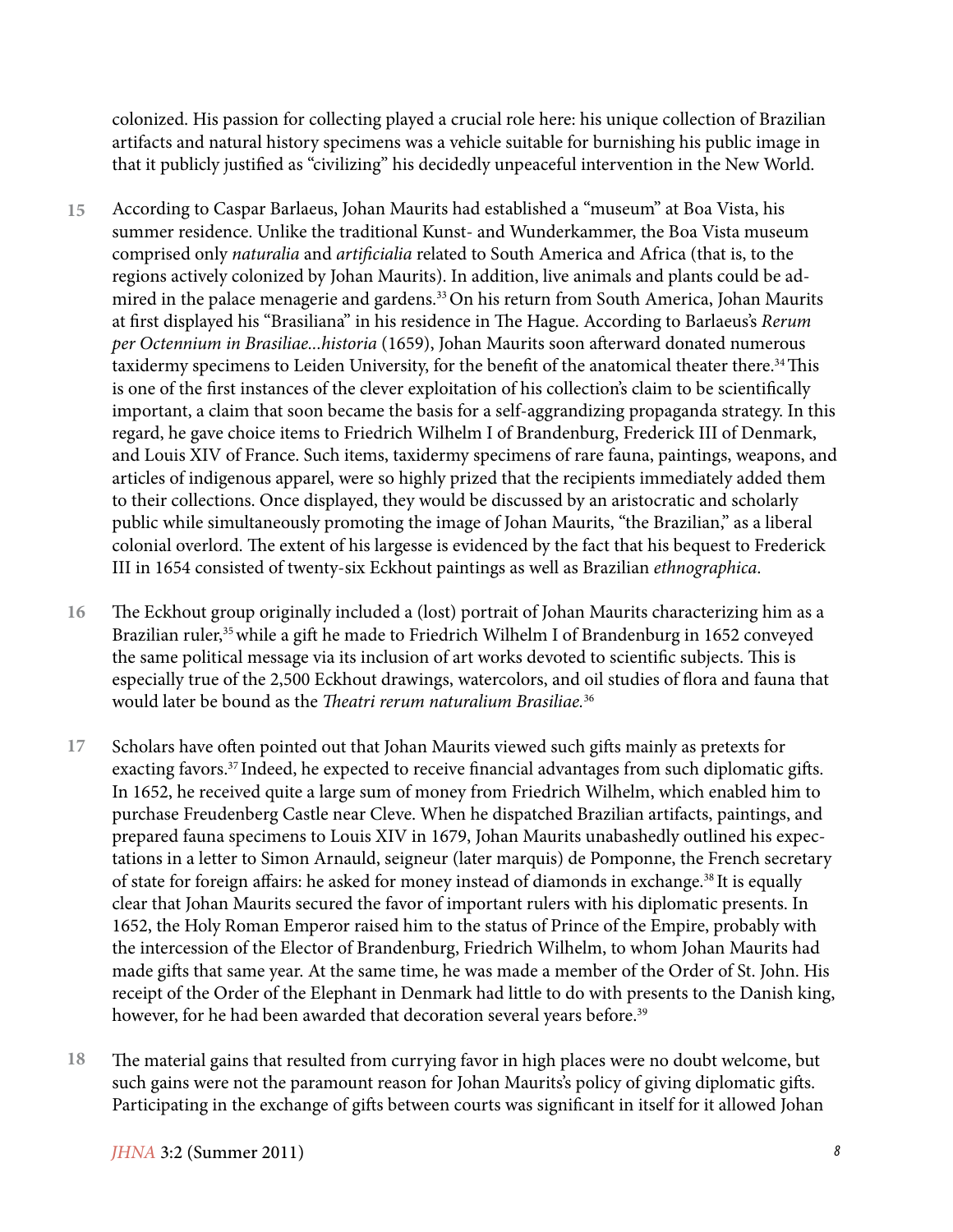Maurits to position himself as an influential member of the European company of princes.<sup>40</sup> Even more important were the propagandistic aims he pursued, as evidenced not only in the iconography of the gifts themselves but also through their echo in tapestries. Even while Eckhout's ethnographic type-portraits were being produced in oil, Johan Maurits intended that at least some of them be reproduced in this other medium. When Stadtholder Willem Frederik of Nassau-Dietz visited the painter at Jacob van Campen's workshop in 1647, he saw "the paintings that Count Maurits had made of all sorts of things from the West Indies, to make tapestries from them."41 Later, after Johan Maurits had given away most of those pictures, he continued to suggest that Eckhout's paintings were eminently suitable for reproduction in tapestries. He also twice commissioned the Delft tapestry maker Maximiliaan van der Gucht to make a series (now lost) after the Eckhout paintings he had given to Friedrich Wilhelm, one set being for the Prussian ruler and the second for himself. When Johan Maurits sent gifts to Copenhagen in 1654, he urged Frederick III in a letter – albeit in vain – to "have [the pictures] copied into another medium."<sup>42</sup> He was more successful in convincing Louis XIV, who had tapestries woven after eight of the Eckhout paintings sent to him in 1679.<sup>43</sup> It should be borne in mind that since the Middle Ages tapestries had been regarded as precious luxury articles, taken from royal residence to residence as portable media suitable for displaying princely grandeur. Johan Maurits was sufficiently versed in court culture to desire the wider circulation of his Brazilian pictures in the form of tapestries. Nonetheless, he failed to realize that Eckhout's motifs underwent a semantic shift with the transposition to a different medium and change of owner. Louis XIV subsequently used the "Indian" tapestry series made after Eckhout's cartoons as his own diplomatic gift, with the result that the tapestries no longer represented Johan Maurits's "civilizing" achievements in Dutch Brazil but rather underpinned the Sun King's personal claims to an overseas sphere of influence. He, too, possessed colonies in the New World and in this way he, like Johan Maurits, promoted an imaginary annexation of foreign territory.44

The items from his Brazilian collection that Johan Maurits sent to Copenhagen, Berlin, and Paris all underwent the same semantic shift: by virtue of their integration into different collection contexts, they lost their symbolic load as testimony to his "civilizing" activities in Brazil. This happened to the exotica in many Kunst- and Wunderkammers as they were dispersed: they were subjected to a process of defamiliarization and appropriation, and, once decontextualized, were given new meanings, ultimately transmitting a uniform and generalized image of faraway lands according to European notions.45 Thus as soon as Johan Maurits handed them on, Eckhout's paintings, the coconuts carved with Brazilian scenes, and the other "Brasiliana" were downgraded to mere "Indian" curiosities of unspecified origin. In a collection belonging to anyone other than the original owner, the reference to Dutch Brazil and its governor-general got lost. A prime example of this process is the Braunschweig coconut cup, which came from the Kunstkammer of Duke Ferdinand Albrecht of Brunswick-Wolfenbüttel. A paper label bearing the following inscription is glued to the inside of the cup bowl: "Fruits called 'cocus,' worked / by savages / socalled / cannibals or cabus / in their language."46 This label indicates that the steward in charge of the Kunstkammer and surely also its owner were primarily interested in the exotic fruit shell and the representation of savage cannibals traditionally associated with the Americas. In the case of the cup once in the collection of the Elector of Saxony and now in the Dresden Green Vault, the carvings were still known to refer to Brazil as late as 1732, when it was described in the inventory of Dresden Kunstkammer as "an Indian nut, with a silver foot and lid, with gilt decoration, Brazil-**19**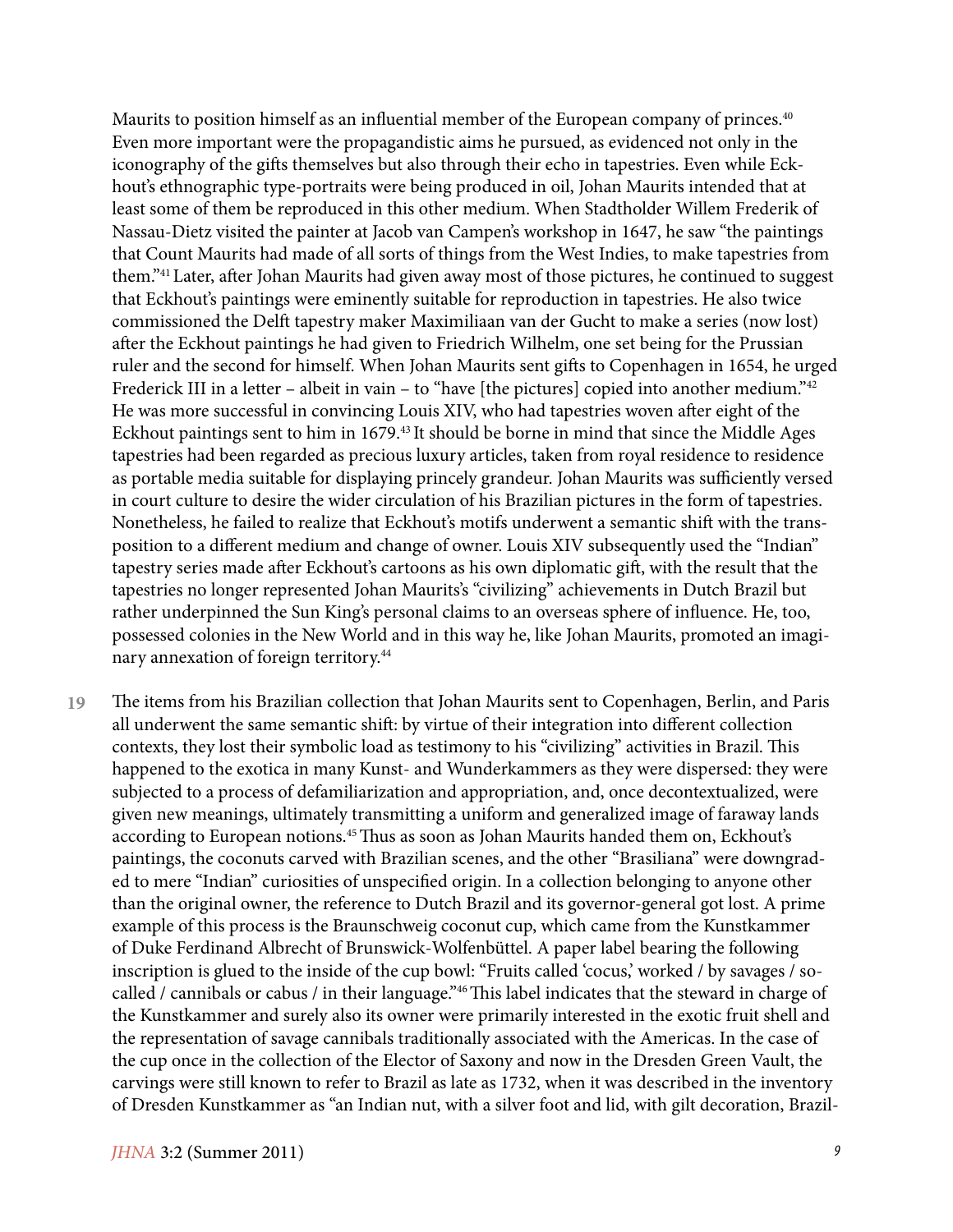ian pictures, trees and other plants to be seen carved on the nut."47 The precision of this statement may result from the fact that Eckhout was employed at the Dresden court as a painter for eleven years (he may even have brought with him the cup that later found its way into the Kunstkammer).48 Here, too, the iconographic reference to Johan Maurits's "civilizing" achievements was rapidly obscured: soon the Dresden coconut cup merely reflected the general influence of Europe in the New World. Like that of all the collector's items amassed by the former governor-general and dispatched to foreign courts: the cup's iconography was neutralized, leaving nothing but an exoticism largely bereft of meaning. Scholars, of course, still regarded these objects as conveyors of knowledge that provided a truthful image of the remote lands in which they had (presumably) been made. This circumstance is exemplified by the batch of drawings Johan Maurits had dispatched to Berlin: this treasure trove was rearranged in the latter half of the seventeenth century, subjected to scholarly research, and integrated into the newly established electoral library with the aim of enabling scholars at the Berlin court to study the natural history of Brazil.<sup>49</sup> Thus, though the relationship between Johan Maurits's "Brasiliana" and his colonial power was blurred, the link between art and science continued to be upheld.

#### **Alexander von Humboldt: Art and Science ca. 1800**

The Humboldt cup was probably displayed in the seventeenth-century Kunst- and Wunderkammer of a distinguished owner. Perhaps it was numbered among the objects – "made with great artifice" (*künstlich*) – that went to Berlin as gifts to Friedrich Wilhelm I from Johan Maurits's collection. If so, because it is not mentioned in the list of objects dispatched in 1652, the cup is likely to have been moved from Johan Maurits's residence in Sonnenburg (Słońsk) to the Berlin Kunstkammer as part of a later gift in 1676.<sup>50</sup> This conjecture cannot be verified. It is certain, however, that the mounted nut was in the possession of the Berlin scholar and naturalist Alexander von Humboldt by about 1800 (fig. 11). He later gave it to his friend Reinhardt von Haeften (1772–1803), in whose family the art object remained for over two centuries. **20**



Fig. 11: Friedrich Georg Weitsch, *Alexander von Humboldt Collecting Botanical Samples beneath a Banana Plant*, 1806, oil on canvas, 126 x 92.5 cm. Staatliche Museen zu Berlin, Preußischer Kulturbesitz, Nationalgalerie, Berlin, inv. no. A II 828 (artwork in the public domain

Humboldt and von Haeften became acquainted in Bayreuth, when von Haeften was stationed there as a Prussian lieutenant of infantry and Humboldt was a Prussian surveyor-general of mines.51 From the winter of 1793 on, Humboldt and von Haeften shared lodgings and traveled together several times, once on a study trip of four months to the Tyrol as well as to northern Italy in the summer and autumn of 1795.<sup>52</sup> The two men are said to have been ill-fated lovers.<sup>53</sup> At any **21**

*JHNA* 3:2 (Summer 2011) *10*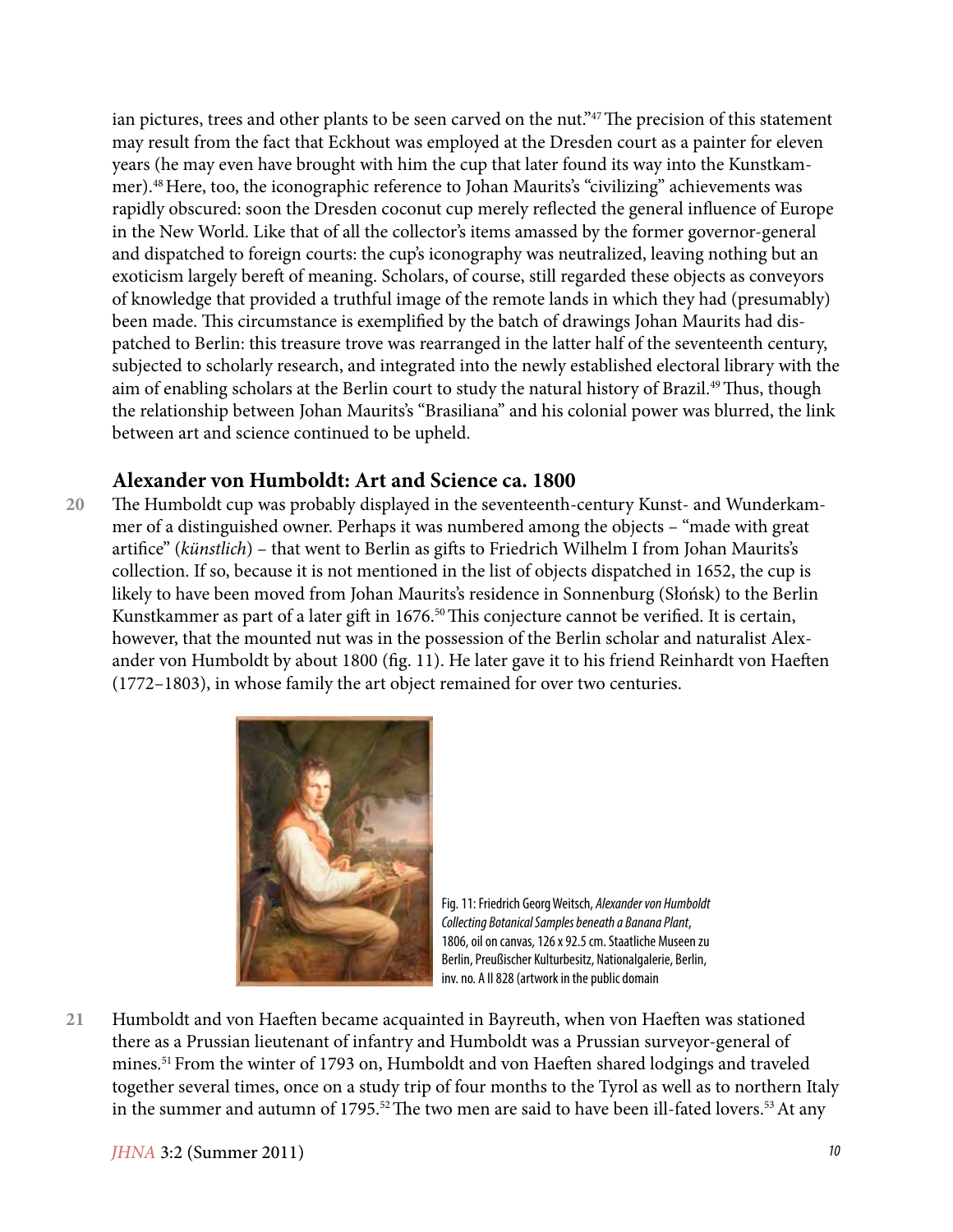rate, Humboldt was still living with von Haeften and his wife in 1797.<sup>54</sup> Humboldt had originally planned to take von Haeften with him to America.<sup>55</sup> In 1799 he set out for five years of travel in South America – but without his dear friend, who by this time was suffering from ill health (von Haeften would die in 1803). Before von Haeften died, Humboldt gave him several articles of silver and two coconut cups as souvenirs, including the object discussed here.<sup>56</sup> The cup remained in the possession of the von Haeften family for centuries, greatly treasured, often discussed as a gift from the great Prussian naturalist, and proudly displayed. Family tradition has it that the silver objects Humboldt gave to von Haeften came from overseas. This was not true of the coconut cup, of course, which, as pointed out above, was executed in the Netherlands in the mid-seventeenth century. Humboldt must have acquired it in Europe, perhaps in Berlin, and given it to von Haeften before 1799. Even before he left for South America, Humboldt is known to have been interested in several art works of an exotic nature.

- During his scientific career, Humboldt often turned to works of art to study natural phenomena more closely. He viewed painting, for instance, as a suitable instrument for scientific studies because painters were able to omit nonessentials in order to concentrate on the characteristics of a landscape. And that is exactly what mattered to Humboldt in his natural history studies: objectively examining natural phenomena and the laws governing them.<sup>57</sup> Before 1799 all that Humboldt knew of Brazil was what he had seen in greenhouses or in paintings. The representations of indigenous South Americans on the carved nut would have attracted his attention, particularly before he had traveled to South America. **22**
- In Humboldt's *Kosmos*, we read about his interest in pictures representing the indigenous peoples of South America. There he reports that he had seen Eckhout's "most excellent large oil pictures" (including the ethnographic type-portraits, which indirectly inspired the reliefs on the coconut cup) at Frederiksborg Palace in Copenhagen in 1847.58 It is not entirely surprising that Humboldt should have studied the paintings, which had by then been entirely forgotten, in Copenhagen or that he should have rediscovered their scientific value for posterity. He was, after all, familiar with Eckhout's ethnic typology from the carved coconut cup he had owned as a young man. Humboldt, of course, evaluated the Eckhout paintings and the coconut cup carvings without any reservations about their being truthful representations, seeing them indeed as good "examples of physiognomic representation from Nature."59 This observation makes Humboldt the first to view Eckhout's pictures as accurate ethnographic portraits. By the time the paintings were incorporated in the Royal Danish Kunstkammer in 1654, the propagandistic message they originally conveyed had receded into the background, and by the early nineteenth century, it had disappeared altogether from public awareness. Both the paintings and the coconut cup had become, in Humboldt's eyes, verifiably objective testimonials to what had been witnessed in Brazil. No longer representing colonial power, they were now solely objects of interest to art and science. **23**

#### **Translated by Joan Clough**

#### **Acknowledgements**

First of all, I would like to thank Georg Laue for supporting the research that led to this paper. The article is an extended version of the lecture I gave at the 2010 Historians of Netherlandish Art Conference in Amsterdam. Of course it would not be so well written without the outstanding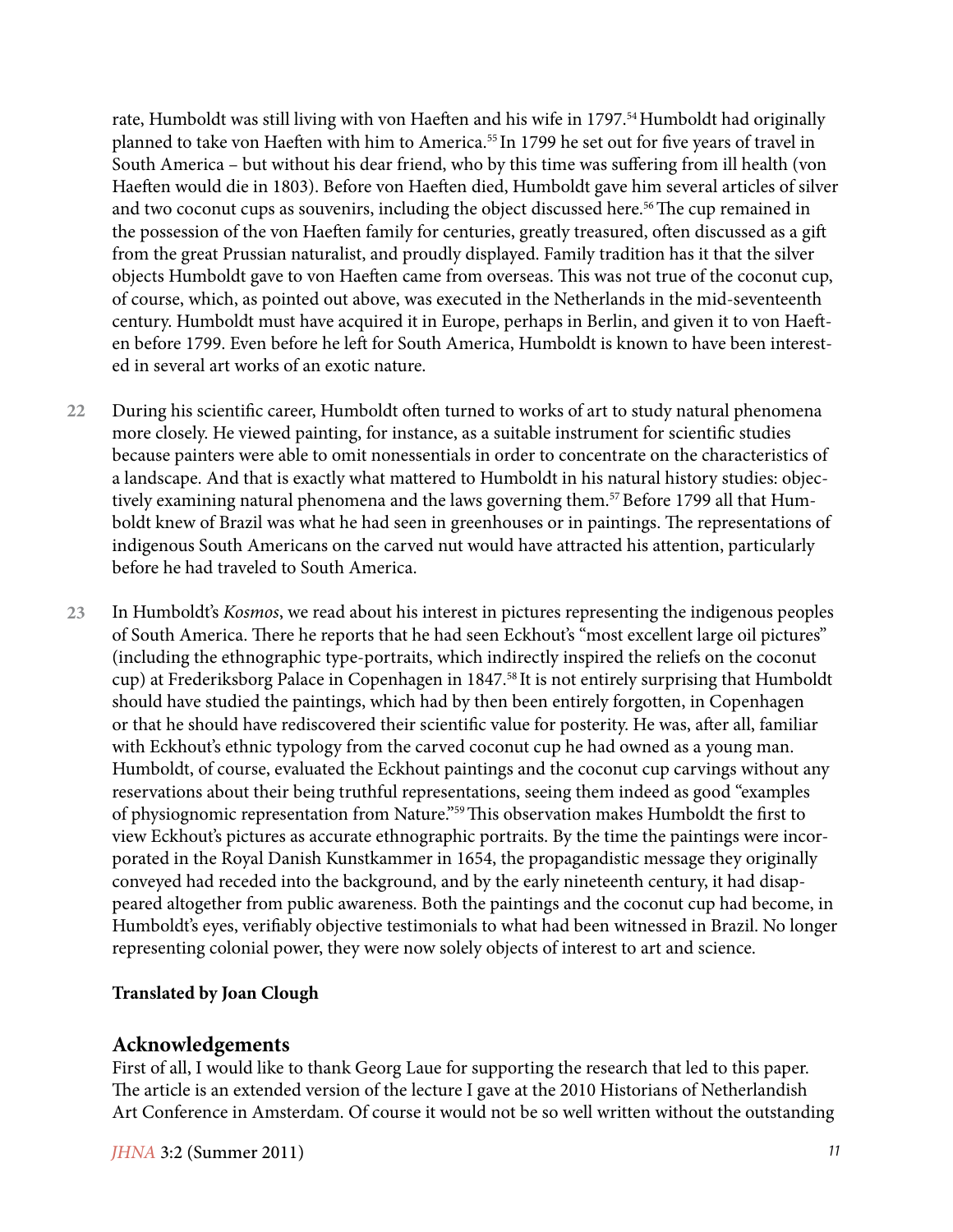editorial work by Alison M. Kettering and Cindy Edwards.

As a research fellow of the University of Dresden and director of the Kunstkammer Georg Laue in Munich, Virginie Spenlé has specialized in the history of princely collections and the art market of the seventeenth and eighteenth centuries. She published her PhD thesis "The Dresden Painting Gallery and France" in 2008 and since then has written several articles on the subject of cabinets, glass, and cutlery in Kunst- and Wunderkammers.

### **List of Illustrations**

Fig. 1: Th*e Humboldt Cup*, Dutch, 1648–53, carved coconut, chased silver mount, no marks, height: 29 cm. Private collection (Photo: Munich, Kunstkammer, Georg Laue)

Fig. 2: *Humboldt Cup (detail)*

Fig. 3: Albert Eckhout, *Tapuya Woman*, 1646–53, oil on canvas, 272 x 161 cm. Nationalmuseet, Etnografisk Samling, Copenhagen, inv. no. N38A1 (Photo: Copenhagen, Nationalmuseet, Etnografisk Samling)

Fig. 4: *Inhabitants of Brazil* after Albert Eckhout, 1648, woodcut. From Willem Piso and Georg Markgraf, Historia rerum naturalium Brasiliae (Leiden, 1648), p. 280

Fig. 5: Jan van Kessel, *America* (central panel), 1666, oil on copper, 48.5 x 67.5 cm. Bayerische Staatsgemäldesammlungen, Alte Pinakothek, Munich, inv. no. 1913 (artwork in the public domain).

Fig. 6: *Humboldt Cup* (detail)

Fig. 7: *Coconut Cup* (detail), Dutch, ca. 1650, carved coconut, fire-gilt silver mount, height: 34.5 cm. Staatliche Kunstsammlungen Dresden, Grünes Gewölbe, Dresden, inv. no. IV 325 (Photo: Staatliche Kunstsammlungen Dresden, Grünes Gewölbe)

Fig. 8: *Tupinambà Man*, 1648, woodcut. From Willem Piso and Georg Markgraf, Historia rerum naturalium Brasiliae (Leiden, 1648), p. 270

Fig. 9: *Humboldt Cup* (detail)

Fig. 10: *Coconut Cup with Tapuya Fisherman*, Dutch, dated 1653, carved coconut, silver mount, height: 13.1 cm. Historisk Museum, Bergen, inv. no. B 513 (Photo: Bergen, Historisk Museum)

Fig. 11: Friedrich Georg Weitsch, *Alexander von Humboldt Collecting Botanical Samples beneath a Banana Plant*, 1806, oil on canvas, 126 x 92.5 cm. Staatliche Museen zu Berlin, Preußischer Kulturbesitz, Nationalgalerie, Berlin, inv. no. A II 828 (artwork in the public domain)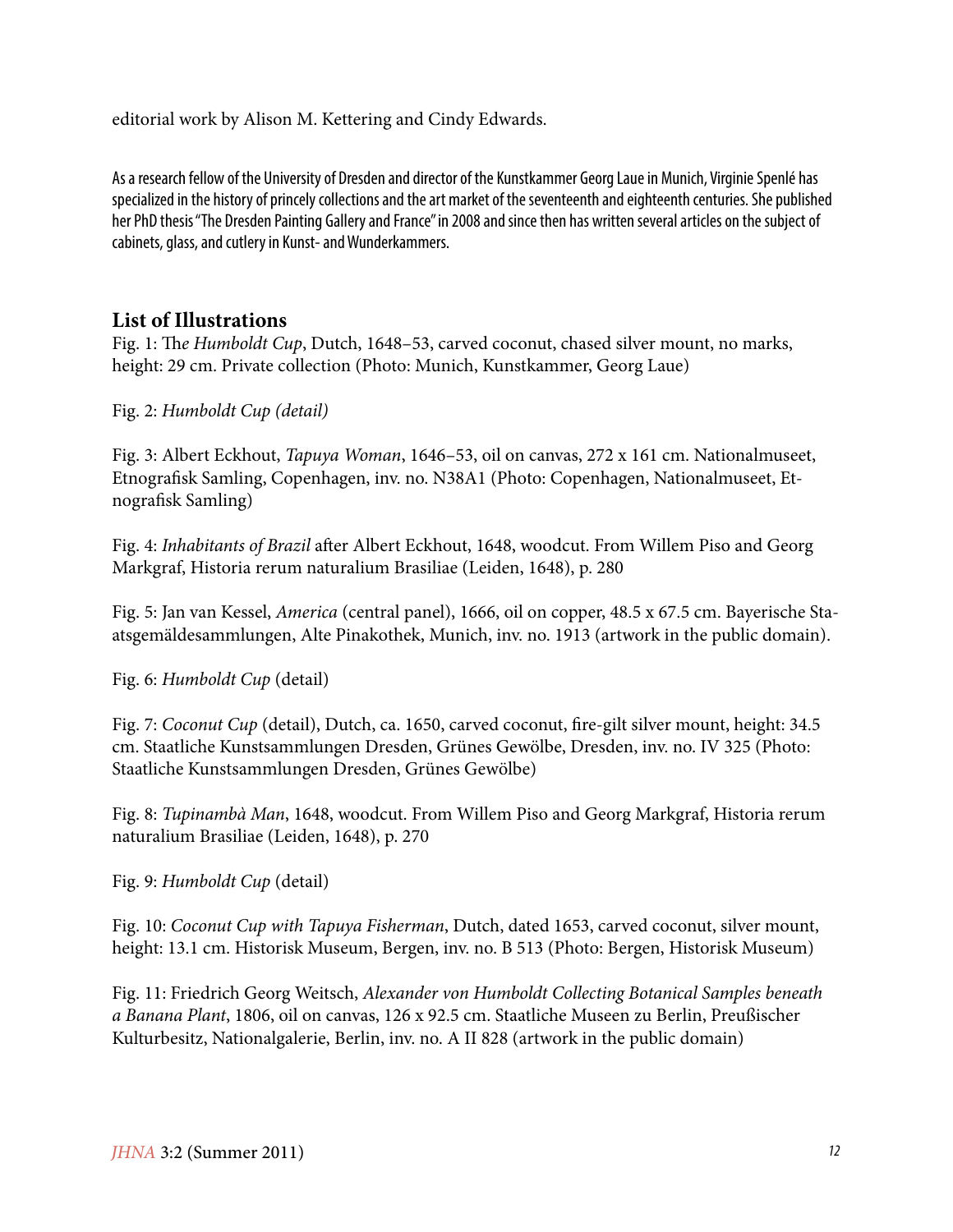<sup>1</sup> See most recently Michael Korey, Die Geometrie der Macht – Die Macht der Geometrie: Mathe*matische Instrumente und fürstliche Mechanik um 1600 aus dem Mathematisch-Physikalischen Salon* (Munich and Berlin: Deutscher Kunstverlag, 2007).

3 Dominik Collet, *Die Welt in der Stube: Begegnungen mit Außereuropa in Kunstkammern der Frühen Neuzeit* (Göttingen: Vandenhoeck & Ruprecht, 2007), 335.

4 Rolf Fritz, *Die Gefäße aus Kokosnuß in Mitteleuropa 1250–1800* (Mainz: Zabern, 1983), 20–21. 5 For instance, the coconut cup in Vienna (Kunsthistorisches Museum, Kaiserliche Schatzkammer, inv. no. 174); see Fritz, *Die Gefäße aus Kokosnuß*, 97, no. 45, pl. 25.

6 See Fritz, *Die Gefäße aus Kokosnuß*, no. 207, pl. 109; no. 209, pl. 110; no. 220, pl. 115, for the coconut cups in the Bayerisches Nationamuseum in Munich, in the Historisk Museum in Bergen and in the Green Vault in Dresden. On the coconut cup in a private collection, see Rolf Fritz, "Ein Kokosnuß-Pokal aus Niederländisch-Brasilien: Original und Abbild," *Weltkunst* 56 (1986): 19–21. For the coconut cup in Braunschweig, see *Weltenharmonie: Die Kunstkammer und die Ordnung des Wissens* (Braunschweig: Herzog Anton Ulrich-Museum, 2000), 374, no. 447; Rudolf-Alexander Schütte, *Die Kostbarkeiten der Renaissance und des Barocks: "Pretiosa und allerley Kunstsachen" aus den Kunst- und Raritätenkammern der Herzöge von Braunschweig-Lüneburg aus dem Hause Wolfenbüttel* (Braunschweig: Herzog Anton Ulrich-Museum, 1997), 200–201, no. 201. <sup>7</sup>There is a comparable diadem of red parrot feathers typical of Tupinambá dress in the seventeenth century in the ethnographic collections of the National Museum in Copenhagen. It entered

the Royal Danish Kunstkammer even before 1674, probably as a gift from Johan Maurits to Frederick III of Denmark; see Yves Le Fur, ed., *D'un regard l'autre: Histoire des Regards européens sur l'Afrique, l'Amérique et l'Océanie* (Paris: Actes Sud, 2006), 84, no. 90.

8 Theodor de Bry, *America*, book 3, part 3 (Frankfurt am Main, 1592), pl. 1. For this volume, see Rebecca Parker Brienen, *Visions of Savage Paradise: Albert Eckhout, Court Painter in Colonial Dutch Brazil* (Amsterdam: Amsterdam University Press, 2006), 107; and Anna Greve, *Die Konstruktion Amerikas: Bilderpolitik in den "Grands Voyages" aus der Werkstatt de Bry* (Cologne: Böhlau, 2004), 134ff.

9 The term *Tapuya* refers in the Tupi language to all peoples in the Brazilian hinterland who spoke another language than Tupi**.** The concept was taken over by the Dutch. The indigenous peoples represented by Eckhout are highly likely to have belonged to the Tarairiu tribe. See Brienen, *Visions of Savage Paradise,* 117–20.

10 For the oil sketches for Eckhout's paintings, see Quentin Buvelot, ed., *Albert Eckhout: A Dutch Artist in Brazil* (Zwolle: Mauritshuis, 2004), 32.

11 Bodo-Michael Baumunk, "'Von Brasilischen fremden Völkern': Die Eingeborenen-Darstellungen Albert Eckhouts," in *Mythen der Neuen Welt: Zur Entdeckungsgeschichte Lateinamerikas* (Berlin: Frölich und Kaufmann, 1982), 191.

<sup>12</sup> The Eckhout paintings had not yet been executed so Wagener used worked-over sketches by the painter. See Dante Martins Teixeira, "The 'Thierbuch' of Zacharias Wagener of Dresden (1614– 1668) and the Paintings of Albert Eckhout," in *Albert Eckhout volta ao Brasil / Albert Eckhout Returns to Brazil* (Copenhagen: Nationalmuseet, 2002), 136–37, 171, 175.

13 Willem Piso and Georg Markgraf, *Historia rerum naturalium Brasiliae* (Leiden, 1648), 280. According to the title page, the epilogue on the indigenous peoples ("appendice de Tapuyis et Chilensibus") was written by Johannes de Laet, director of the Dutch West India Company. On

<sup>2</sup> Klaus Maurice, *Der drechselnde Souverän: Materialien zu einer fürstlichen Maschinenkunst* (Zurich: Ineichen, 1985), 23ff.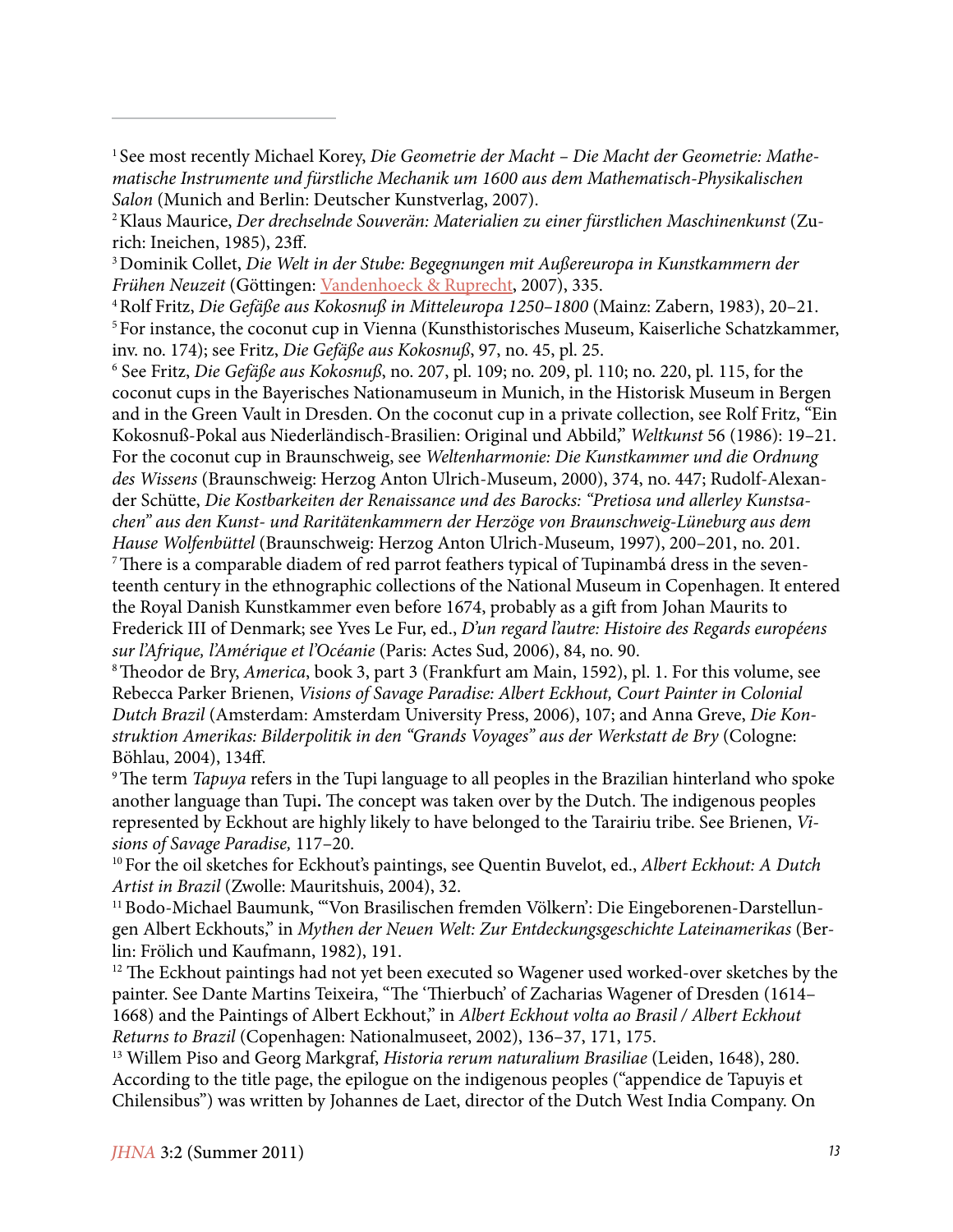this, see Dante Martins Teixeira, "Die Naturgeschichte Brasiliens in der Regierungszeit Johan Maurits of Nassau-Siegen (1637–1644): Die Bücher von Georg Markgraf und Willem Piso," in *Johan Maurits of Nassau-Siegen (1604–1679) der Brasilianer: Aufbruch in neue Welten*(Siegen: Johann-Moritz-Gesellschaft, 2004), 79–80.

<sup>14</sup> Collet, *Die Welt in der Stube*, 94ff., 113ff., especially 123, fig. 15.

<sup>15</sup> Reproduced in Fritz, "Ein Kokosnuß-Pokal aus Niederländisch-Brasilien," 20, figs. 5, 6, and 21. <sup>16</sup> Baumunk, "Von Brasilischen fremden Völkern," 192.

17 Albert Eckhout, *Mamelucos Woman*, oil on canvas, 271 x 170 cm. Copenhagen, Nationalmuseet, Etnografisk Samling, inv. no. N38A6.

18 Anna Greve, "Die Kolonisation Brasiliens auf einer Nuß," *Dresdener Kunstblätter* 50 (2006): 209. 19 Fritz, *Die Gefäße aus Kokosnuß*, 122, no. 209, pl. 110a.

20 Munich, Bayerisches Nationalmuseum, inv. no. R 5338; see Fritz, *Die Gefäße aus Kokosnuß*, 121, no. 207, pl. 1b.

21 Fritz, *Die Gefäße aus Kokosnuß*, 25ff.; and Brienen, *Visions of Savage Paradise*, 110.

22 Caspar Barlaeus, *Brasilianische Geschichte / Bey Achtjähriger inselbigen Landen geführeter Regierung Seiner Fürstlichen Gnaden Herrn Johan Maurits / Fürstens zu Nassau* (Cleve: Silberling, 1659), 694.

23 P. J. P. Whitehead and M. Boeseman, *A Portrait of Dutch 17th Century Brazil: Animals, Plants and People by the Artists of Johan Maurits of Nassau* (Amsterdam, Oxford, and New York: North-Holland Publishers, 1989), 20–21.

<sup>24</sup> Fritz, "Ein Kokosnuß-Pokal aus Niederländisch-Brasilien," 20. Fritz points out that Johan Maurits must have had carvers in his retinue as the ivory furniture pieces he gave to Friedrich Wilhelm I of Brandenburg in 1656 were made in Brazil according to the contemporary list of gifts. See *Onder den Oranje boom: Niederländische Kunst und Kultur im 17. und 18. Jahrhundert an deutschen Fürstenhöfen, Katalogband* (Munich: Hirmer, 2000), 190–92, no. 7/35. However, there is no trace of such a carver in Johan Maurits's retinue.

25 Fritz, *Die Gefäße aus Kokosnuß*, 122, no. 209.

26 For the term *ethnographisches Typenporträt* (ethnographic type-portrait), see Denise Daum, *Albert Eckhouts "gemalte Kolonie": Bild- und Wissensproduktion über Niederländisch-Brasilien um 1640* (Marburg: Jonas-Verlag, 2009), 55–59; and Brienen, *Visions of Savage Paradise*, 88–93. <sup>27</sup> The paintings are signed as if they were done in Brazil. The signature, however, is not the paint-

er's; it was added later. The paintings were most probably done between 1646 and 1653. See Florike Egmond and Peter Mason, "Albert E(e)ckhout, Court Painter," in *Albert Eckhout: A Dutch Artist in Brazil* (The Hague: Mauritshuis, 2004), 109–27, esp. 110.

<sup>28</sup> For instance, Johan Maurits's letter to Simon Arnauld de Pomponne details the objects he gave to Louis XIV in 1679 and points out their origin. See Rüdiger Joppien, "The Dutch Vision of Brazil," in *Johan Maurits van Nassau-Siegen 1604–1679: A Humanist Prince in Europe and Brazil*, ed. Ernst van den Boogaart (The Hague: Johan Maurits van Nassau-Stichting, 1979), 326. Similarly, it was noted on the margin of the inventory of objects he gave to Friedrich Wilhelm I of Brandenburg: "All this made in Brazil" (dieses Alles in Brasilien gemacht); quoted in Ludwig Driesen, *Leben des Fürsten Johann Moritz von Nassau-Siegen* (Berlin: Decker, 1849), 357. 29 Daum, *Albert Eckhouts "gemalte Kolonie*," 23.

30 Ernst van den Boogart, "Brasilien hofieren – Johann Moritz' politisches Projekt sichtbar gemacht," in *Sein Feld war die Welt: Johann Moritz von Nassau-Siegen (1604–1679); Von Siegen über die Niederlande und Brasilien nach Brandenburg,* eds. Gerhard Brunn and Cornelius Neutsch (Münster and Munich: Waxmann, 2008), 73–92, esp. 77–83.

<sup>31</sup> In 1643 sixty-four persons were fed at Vrijburgh Palace, of whom no fewer than eighteen were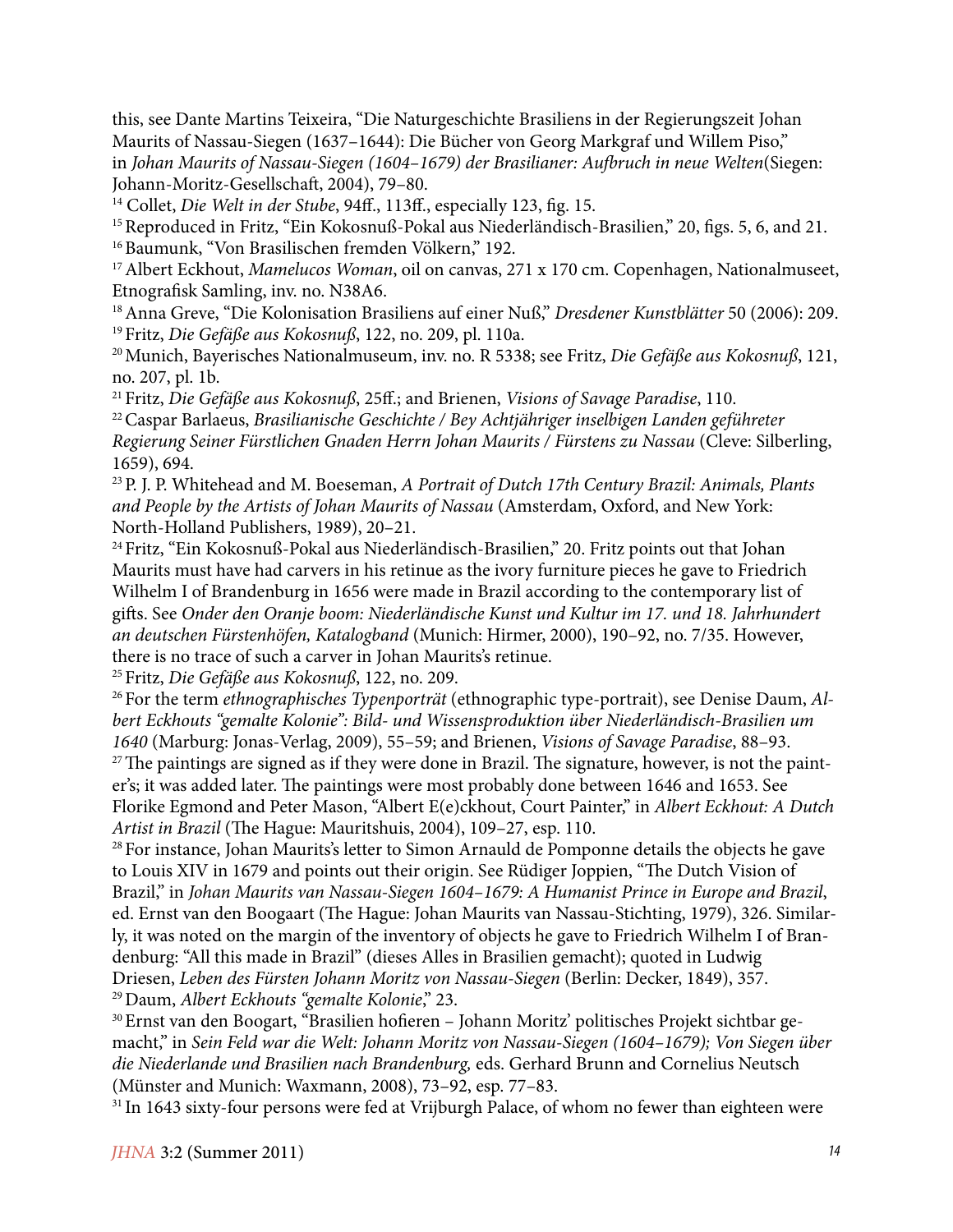servants. Johan Maurits also employed one hundred and twenty additional servants, including eighty slaves, outside the main building: see Boogart, "Brasilien hofieren," 73.

<sup>32</sup> This is shown particularly clearly in Eckhout's ethnographic type-portraits now in Copenhagen; probably after consulting his patron, the painter depicted the pair of Africans in a way that obscured their slave status and presented them as representatives of a rich African continent. See Daum, *Albert Eckhouts "gemalte Kolonie,"* 81–93.

33 Brienen, *Visions of Savage Paradise*, 54–59.

34 Brienen, *Visions of Savage Paradise*, 19.

<sup>35</sup> For the representative function of this cycle in presenting Johan Maurits as a colonial overlord, see Brienen, *Visions of Savage Paradise*, 20.

36 Brienen, *Visions of Savage Paradise,* 49–54.

37 See, for instance, Dante Martins Teixera, "Der Mythos der unberührten Natur: Die Naturgeschichte in Holländisch-Brasilien (1624–1654) und ihr Beitrag zur Kenntnis der jüngeren Geschichte der Fauna der Neuen Welt," in *Sein Feld war die Welt: Johan Maurits of Nassau-Siegen (1604–1679); Von Siegen über die Niederlande und Brasilien nach Brandenburg*, eds. Gerhard Brunn and Cornelius Neutsch (Münster and Munich: Waxmann, 2008), 197–232, esp. 206. 38 Thomas Thomsen, *Albert Eckhout, ein niederländischer Maler und sein Gönner Moritz der Brasilianer: Ein Kulturbild aus dem 17. Jahrhundert* (Copenhagen: Munksgaard, 1938), 126–56. 39 Mogens Bencard, "Fürstliche Geschenke," in *Sein Feld war die Welt: Johann Moritz von Nassau-Siegen (1604–1679); Von Siegen über die Niederlande und Brasilien nach Brandenburg*, eds. Gerhard Brunn and Cornelius Neutsch (Münster and Munich: Waxmann, 2008), 159–77, 161ff. 40 Bencard, "Fürstliche Geschenke,"174; and Brienen, *Visions of Savage Paradise*, 205.

<sup>41</sup> Egmond and Mason, "Albert E(e)ckhout," 123.

42 Bencard, "Fürstliche Geschenke," 174.

43 This series of tapestries is known as "Indes" or "Anciennes Indes." See Madeleine Jarry, "Les 'Indes': Série triomphale de l'exotisme," *Connaissance des Arts* 87 (1959): 62–69.

44 Daum, *Albert Eckhouts "gemalte Kolonie,*" 145–46.

45 Collet, *Die Welt in der Stube,* 332–39, 350.

46 Quoted in Schütte, *Die Kostbarkeiten der Renaissance und des Barock*, 200–201, no. 201; the scrap of paper is reproduced on p. 201: "Früchten Cocus genandt, gearbeitet / durch die wilten so genennet werden / Menschenfresser, oder Cabus, / in Ihrer Sbrach." This inscription is in handwriting that is typical of the seventeenth century.

47 Quoted in Greve, "Die Kolonisation Brasiliens auf einer Nuß," 205: "Eine indianische Nuß, mit einem silbernen Fuß und Deckel, mit Zierrath vergüldet auf der Nuß seyend Braßilianische Bilder Bäume und andere Gewächse geschnitten."

48 In his letter of recommendation written to Johann Georg II of Saxony, Johan Maurits remarked that Eckhout was bringing all sorts of art works with him from Brazil. See Egmond and Mason, "Albert  $E(e)$ ckhout," 125. It is usually assumed that this meant drawings by the painter – and among them would surely have been those drawings that were used as the basis for the paintings decorating Hof Lößnitz. On the other hand, the possibility cannot be eliminated that Eckhout also took the carved coconut cup with him (it is mentioned in the 1656 inventory as having been given to Johann Georg II of Saxony by his son and heir).

49 Brienen, *Visions of Savage Paradise*, 68.

<sup>50</sup> There is, however, no list enumerating the objects Johan Maurits sent to Berlin in 1676; see Driesen, *Leben des Fürsten Johann Moritz von Nassau-Siegen*, 356–64.

51 Nicolaas A. Rupke, *Alexander von Humboldt: A Metabiography* (Frankfurt am Main, Berlin, and Bern: Lang, 2005), 196ff., provides a good survey of research on this subject.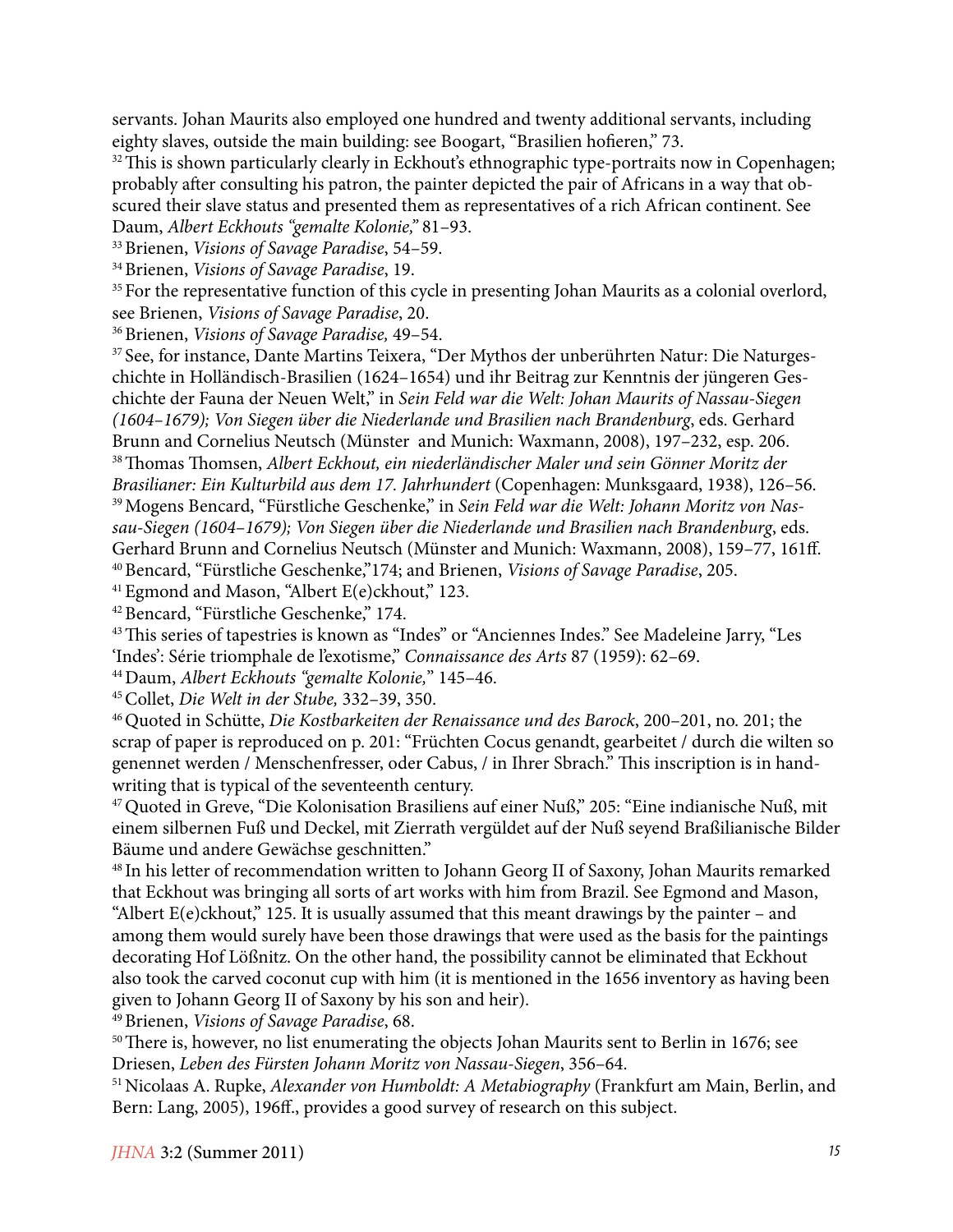52 Helmut de Terra, *Alexander von Humboldt und seine Zeit* (Wiesbaden: Brockhaus, 1956), 57. 53 Terra, *Alexander von Humboldt,* 56ff. On the other hand, von Haeften was involved at that time in an affair with Christiane von Waldenfels, who had given birth to a child of his as early as January 1794. He ultimately married her in October 1795 without, however, breaking off contact with the naturalist. See Christian Suckow, *Der Oberbergrat privat: Freundschaften Alexander von Humboldts in seinen fränkischen Jahren* (Berlin: Alexander-von-Humboldt-Forschungstelle, 1993), 18. For the wedding, see the letter written by Humboldt to Christiane von Waldenfels, late in October 1795, in *Alexander von Humboldt: Aus meinem Leben*, ed. Kurt-Reinhard Biermann (Munich: Beck, 1987), 152–53

<sup>54</sup> In a letter to Karl Freiesleben dated April 18, 1797, Humboldt reports: "The Haeftens are having their child innoculated against smallpox, hence I am living with them again" (Haeftens lassen ihrem Kinde die Blattern einimpfen, ich wohne daher wieder bei ihnen); quoted in Biermann, *Alexander von Humboldt*, 154.

55 Letter from Humboldt to Christiane von Waldenfels, late October 1795; quoted in Biermann, *Alexander von Humboldt*, 152–53. See also Terra, *Alexander von Humboldt*, 57.

56 Communicated to the author in writing by Anne von Haeften, 2007. The second coconut cup was destroyed in Coburg during the Second World War.

57 Renate Löschner, "Humboldts Naturbild und seine Vorstellung von künstlerisch-physiognomischen Landschaftsbildern," in *Mythen der Neuen Welt: Zur Entdeckungsgeschichte Lateinamerikas* (Berlin: Frölich und Kaufmann, 1982), 245–53.

58 Alexander von Humboldt, *Kosmos: Entwurf einer physischen Weltbeschreibung*, ed. Ottmar Ette and Oliver Lubrich (Frankfurt am Main: Eichborn, 2004), 230: "sehr ausgezeichneten großen Oelbilder."

59 Humboldt, *Kosmos*, 230: "Beispiele physiognomischer Naturdarstellung."

#### **Bibliography**

Brienen, Rebecca Parker. *Visions of Savage Paradise: Albert Eckhout, Court Painter in Colonial Dutch Brazil*. Amsterdam: Amsterdam University Press, 2006.

Barlaeus, Caspar. B*rasilianische Geschichte / Bey Achtjähriger inselbigen Landen geführeter Regierung Seiner Fürstlichen Gnaden Herrn Johan Maurits / Fürstens zu Nassau*. Cleve: Silberling, 1659.

Baumunk, Bodo-Michael. "'Von Brasilischen fremden Völkern': Die Eingeborenen-Darstellungen Albert Eckhouts." In *Mythen der Neuen Welt: Zur Entdeckungsgeschichte Lateinamerikas*, 188–201. Berlin: Frölich und Kaufmann, 1982.

Bencard, Mogens. "Fürstliche Geschenke." In *Sein Feld war die Welt: Johann Moritz von Nassau-Siegen (1604–1679); Von Siegen über die Niederlande und Brasilien nach Brandenburg*, edited by Gerhard Brunn and Cornelius Neutsch, 159–77. Münster and Munich: Waxmann, 2008.

Biermann, Kurt-Reinhard, ed. Alexander von Humboldt: Aus meinem Leben. Munich: Beck, 1987.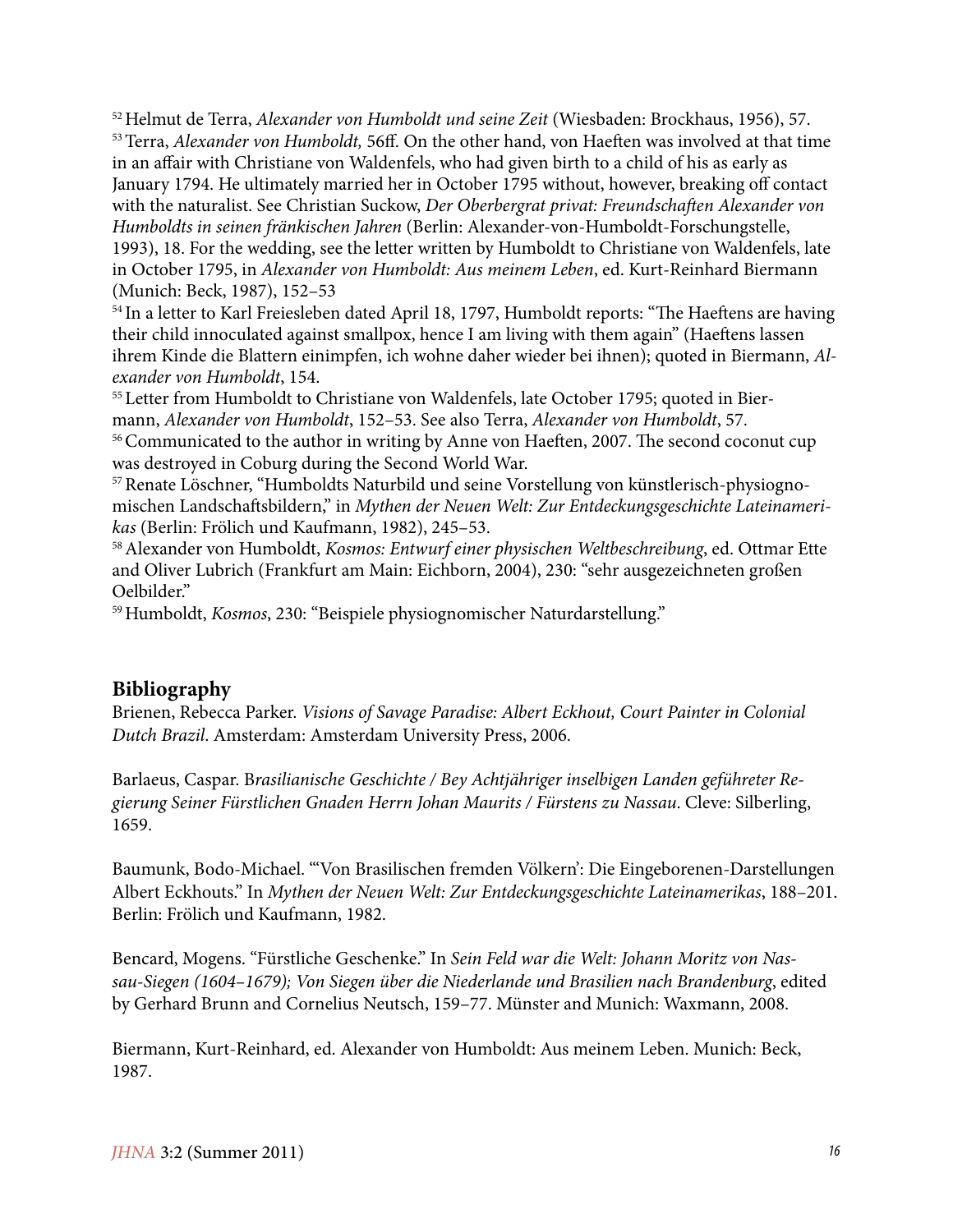Boogart, Ernst van den. "Brasilien hofieren – Johann Moritz' politisches Projekt sichtbar gemacht." In Sein Feld war die Welt: Johann Moritz von Nassau-Siegen (1604–1679); Von Siegen über die Niederlande und Brasilien nach Brandenburg, edited by Gerhard Brunn and Cornelius Neutsch, 73–92. Münster and Munich: Waxmann, 2008.

Buvelot, Quentin, ed. *Albert Eckhout: A Dutch Artist in Brazil.* Exh. cat. Zwolle: Mauritshuis, 2004.

Collet, Dominik. *Die Welt in der Stube: Begegnungen mit Außereuropa in Kunstkammern der Frühen Neuzeit.* Göttingen: Vandenhoeck & Ruprecht, 2007.

Daum, Denise. *Albert Eckhouts "gemalte Kolonie": Bild- und Wissensproduktion über Niederländisch-Brasilien um 1640.* Marburg: Jonas-Verlag, 2009.

Driesen, Ludwig. *Leben des Fürsten Johann Moritz von Nassau-Siegen.* Berlin: Decker, 1849.

Egmond, Florike, and Peter Mason. "Albert E(e)ckhout, Court Painter." In *Albert Eckhout: A Dutch Artist in Brazil*, 109–27. Exh. cat. The Hague: Mauritshuis, 2004.

Fritz, Rolf. *Die Gefäße aus Kokosnuß in Mitteleuropa 1250–1800*. Mainz: Zabern, 1983.

Fritz, Rolf. "Ein Kokosnuß-Pokal aus Niederländisch-Brasilien: Original und Abbild." *Weltkunst* 56 (1986): 19–21.

Greve, Anna. *Die Konstruktion Amerikas: Bilderpolitik in den "Grands Voyages" aus der Werkstatt de Bry.* Cologne: Böhlau, 2004.

Greve, Anna. "Die Kolonisation Brasiliens auf einer Nuß." *Dresdener Kunstblätter* 50 (2006): 205–10.

Humboldt, Alexander von. *Kosmos: Entwurf einer physischen Weltbeschreibung*. Edited by Ottmar Ette and Oliver Lubrich. Frankfurt am Main: Eichborn, 2004.

Jarry, Madeleine. "Les 'Indes': Série triomphale de l'exotisme." *Connaissance des Arts* 87 (1959): 62–69.

Joppien, Rüdiger. "The Dutch Vision of Brazil." In *Johan Maurits van Nassau-Siegen 1604–1679: A Humanist Prince in Europe and Brazil*, edited by Ernst van den Boogaart, 296–376. The Hague: Johan Maurits van Nassau-Stichting, 1979.

Korey, Michael. *Die Geometrie der Macht – Die Macht der Geometrie: Mathematische Instrumente und fürstliche Mechanik um 1600 aus dem Mathematisch-Physikalischen Salon.* Munich and Berlin: Deutscher Kunstverlag, 2007.

Le Fur, Yves, ed. *D'un regard l'autre: Histoire des Regards européens sur l'Afrique, l'Amérique et*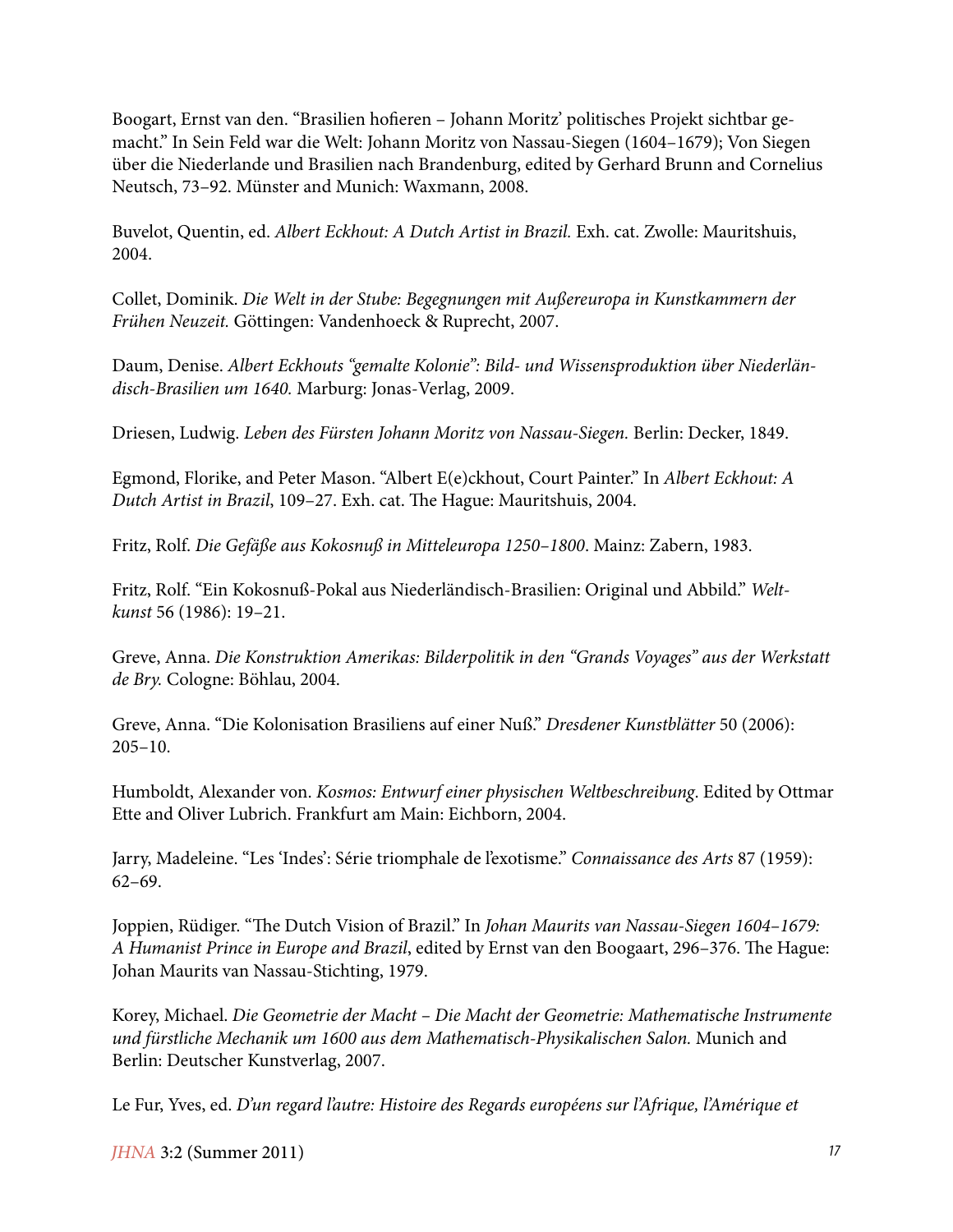*l'Océanie.* Paris: Actes Sud, 2006.

Löschner, Renate. "Humboldts Naturbild und seine Vorstellung von künstlerisch-physiognomischen Landschaftsbildern." In *Mythen der Neuen Welt: Zur Entdeckungsgeschichte Lateinamerikas*, 245–53. Berlin: Frölich und Kaufmann, 1982.

Maurice, Klaus. *Der drechselnde Souverän: Materialien zu einer fürstlichen Maschinenkunst.* Zurich: Ineichen, 1985.

*Onder den Oranje boom: Niederländische Kunst und Kultur im 17. und 18. Jahrhundert an deutschen Fürstenhöfen,* Katalogband. Munich: Hirmer, 2000.

Piso, Willem, and Georg Markgraf. *Historia rerum naturalium Brasiliae*. Leiden, 1648.

Rupke, Nicolaas A. *Alexander von Humboldt: A Metabiography.* Frankfurt am Main, Berlin, and Bern: Lang, 2005.

Schütte, Rudolf-Alexander. *Die Kostbarkeiten der Renaissance und des Barocks: "Pretiosa und allerley Kunstsachen" aus den Kunst- und Raritätenkammern der Herzöge von Braunschweig-Lüneburg aus dem Hause Wolfenbüttel.* Braunschweig: Herzog Anton Ulrich-Museum, 1997.

Suckow, Christian. *Der Oberbergrat privat: Freundschaften Alexander von Humboldts in seinen fränkischen Jahren.* Berlin: Alexander-von-Humboldt-Forschungstelle, 1993.

Teixeira, Dante Martins. "The "Thierbuch" of Zacharias Wagener of Dresden (1614–1668) and the Paintings of Albert Eckhout." In *Albert Eckhout volta ao Brasil / Albert Eckhout Returns to Brazil*, 167–85. Copenhagen: Nationalmuseet, 2002.

Teixeira, Dante Martins. "Die Naturgeschichte Brasiliens in der Regierungszeit Johan Maurits of Nassau-Siegen (1637–1644): Die Bücher von Georg Markgraf und Willem Piso." In *Johan Maurits of Nassau-Siegen (1604–1679) der Brasilianer: Aufbruch in neue Welten*, 76–88. Siegen: Johann-Moritz-Gesellschaft, 2004.

Teixera, Dante Martins. "Der Mythos der unberührten Natur: Die Naturgeschichte in Holländisch-Brasilien (1624–1654) und ihr Beitrag zur Kenntnis der jüngeren Geschichte der Fauna der Neuen Welt." In *Sein Feld war die Welt: Johan Maurits of Nassau-Siegen (1604-1679); Von Siegen über die Niederlande und Brasilien nach Brandenburg,* edited by Gerhard Brunn and Cornelius Neutsch, 197–232. Münster and Munich: Waxmann, 2008.

Terra, Helmut de. *Alexander von Humboldt und seine Zeit.* Wiesbaden: Brockhaus, 1956.

Thomsen, Thomas. A*lbert Eckhout, ein niederländischer Maler und sein Gönner Moritz der Brasilianer: Ein Kulturbild aus dem 17. Jahrhundert.* Copenhagen: Munksgaard, 1938.

*Weltenharmonie: Die Kunstkammer und die Ordnung des Wissens*. Exh. cat. Braunschweig: Herzog

*JHNA* 3:2 (Summer 2011) *18*